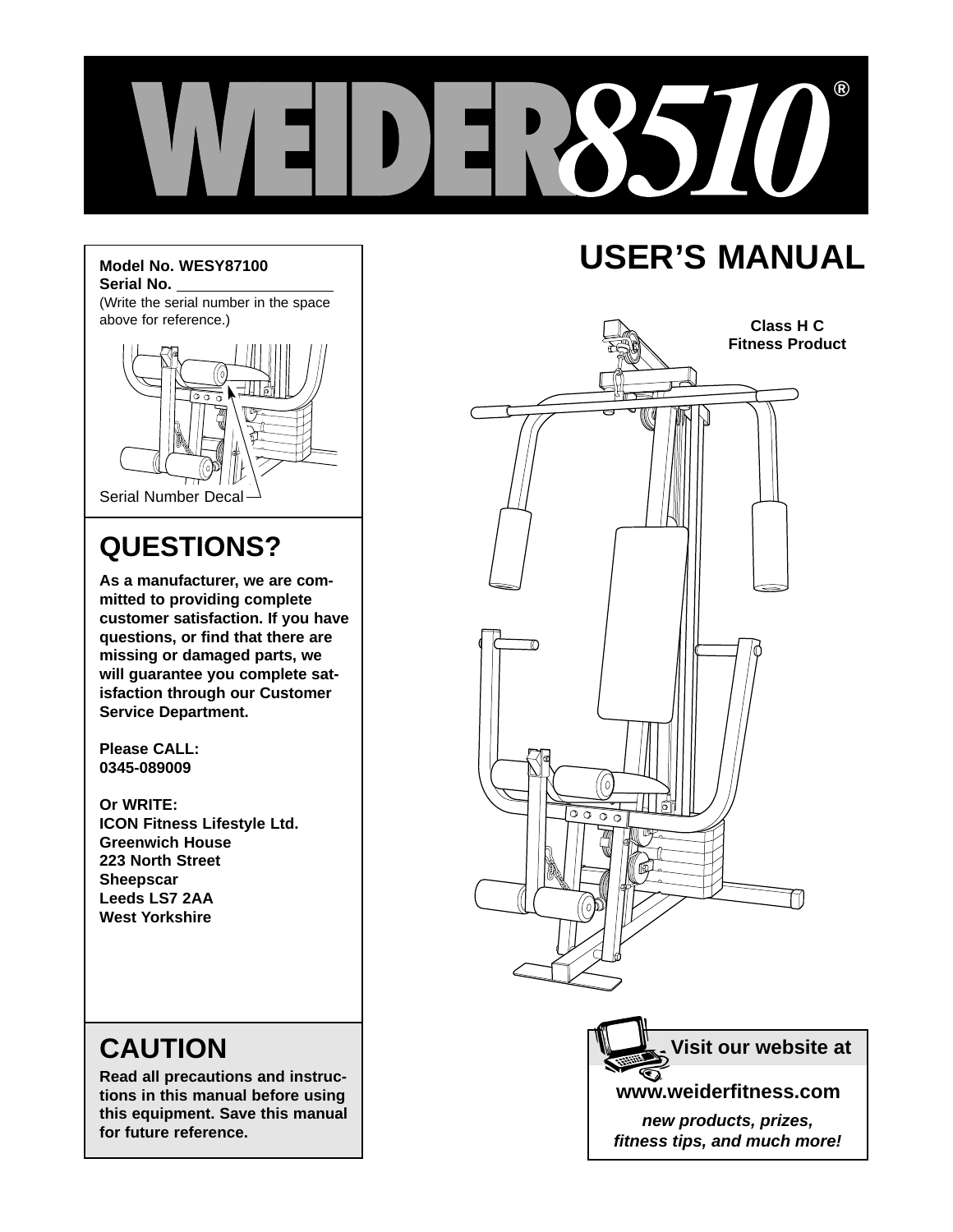## **TABLE OF CONTENTS**

Note: a PART IDENTIFICATION CHART is attached to the centre of this manual. Remove the PART IDENTIFICATION CHART before beginning assembly.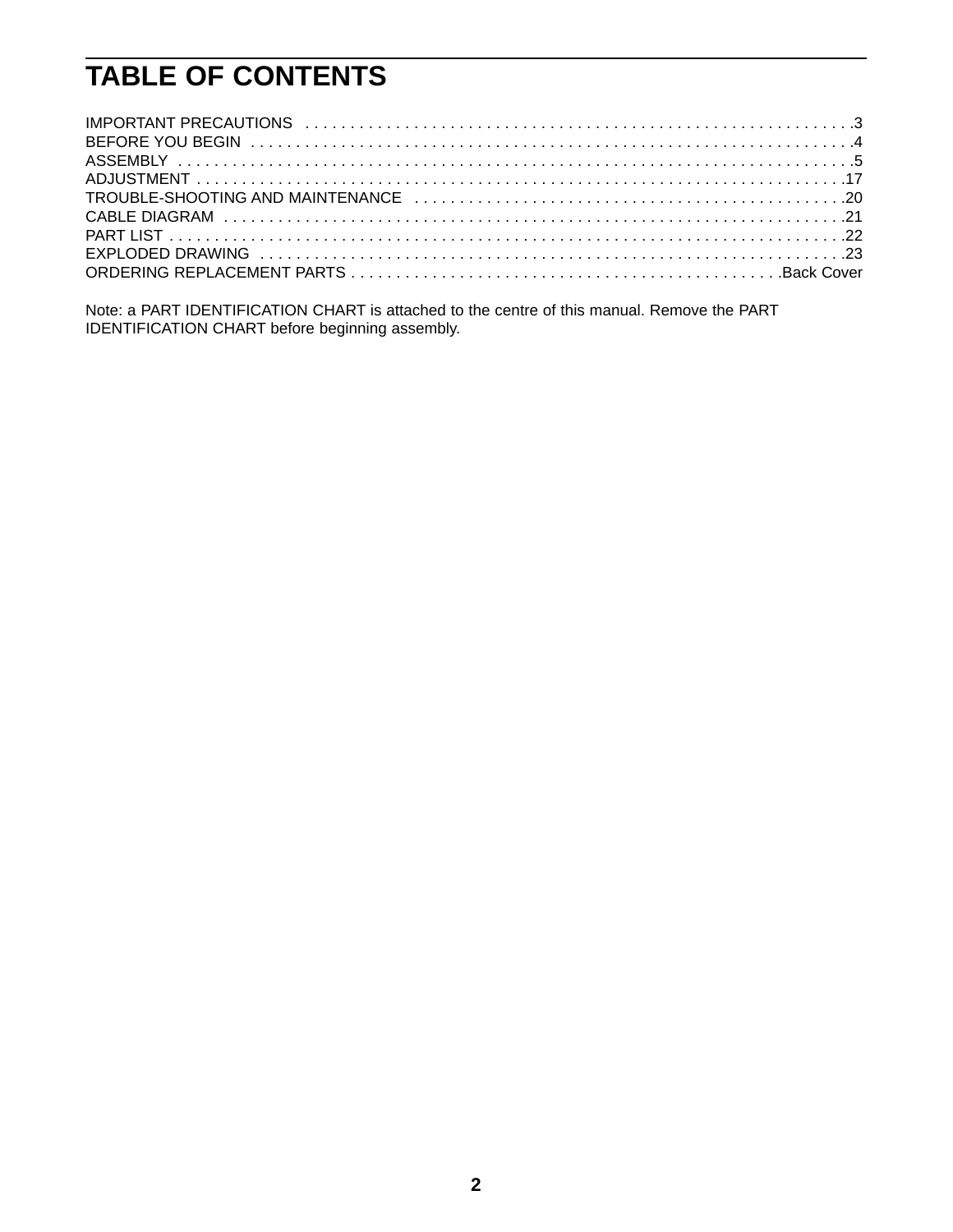### **IMPORTANT PRECAUTIONS**

**WARNING: To reduce the risk of serious injury, read the following important precautions before using the home gym system.**

- **1. It is the responsibility of the owner to ensure that all users of the home gym system are adequately informed of all precautions.**
- **2. Read all instructions in this manual and in the accompanying literature before using the home gym system.**
- **3. If you feel pain or dizziness at any time whilst exercising, stop immediately and begin cooling down.**
- **4. Use the home gym system only on a level surface. Cover the floor or carpet beneath the home gym system for protection.**
- **5. Inspect and tighten all parts often. Replace any worn parts immediately.**
- **6. Keep children under 12 and pets away from the home gym system at all times.**
- **7. Always wear athletic shoes for foot protection.**
- **8. Keep hands and feet away from moving parts.**
- **9. Always stand on a foot plate when performing an exercise that could cause the home gym system to tip.**
- **10. Never release the press arm, butterfly arms, leg lever, lat bar, or nylon strap whilst weights are raised. The weights will fall with great force.**
- **11. Inspect all cables before each use. Make sure that the cables remain on the pulleys at all times. If the cables bind whilst you are exercising, stop immediately and make sure that the cables are on all of the pulleys. Replace all cables every two years.**
- **12. Always disconnect the lat bar from the home gym system when performing an exercise that does not use the lat bar.**
- **13. Always attach the lock pin and lock to the weight guide when the home gym system is not in use (see page 18).**
- **14. The home gym system is intended for home use only. Do not use the home gym system in any commercial, rental, or institutional setting.**

**WARNING: Before beginning this or any exercise program, consult your physician. This is especially important for persons over the age of 35 or persons with pre-existing health problems. Read all instructions before using. ICON assumes no responsibility for personal injury or property damage sustained by or through the use of this product.**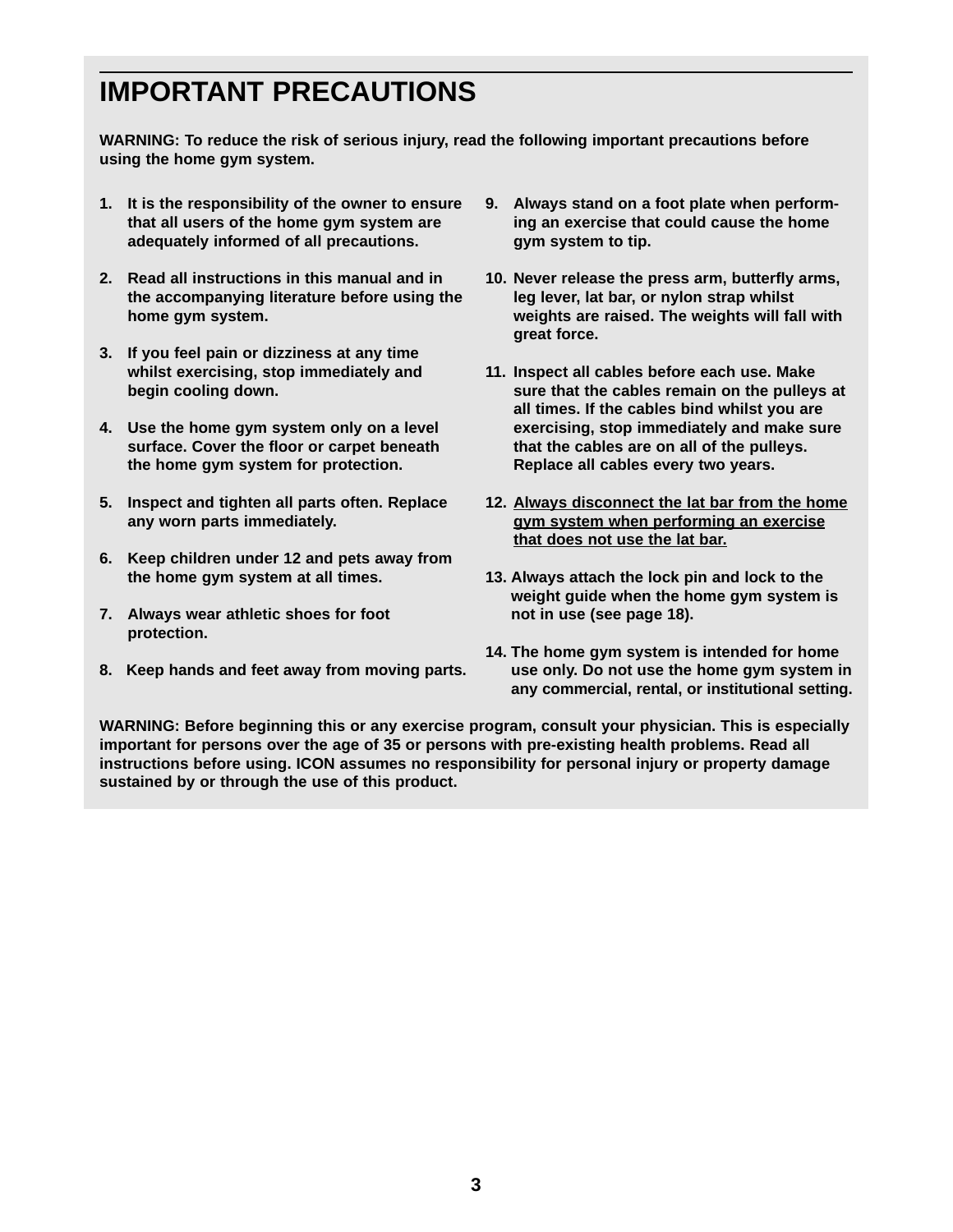## **BEFORE YOU BEGIN**

Thank you for selecting the versatile WEIDER® 8510 Home Gym System. The WEIDER® 8510 offers a selection of weight stations designed to develop every major muscle group of the body. Whether your goal is to tone your body, build dramatic muscle size and strength, or improve your cardiovascular system, the WEIDER® 8510 will help you to achieve the specific results you want.

**For your benefit, read this manual carefully before using the WEIDER® 8510 Home Gym System.** If you have additional questions, please call our Customer Service Department at **0345-089009**. To help us assist you, please note the product model number and serial number before calling. The model number is WESY87100. The serial number can be found on a decal attached to the WEIDER® 8510 (see the front cover of this manual).

Before reading further, please review the drawing below and familiarise yourself with the parts that are labelled.

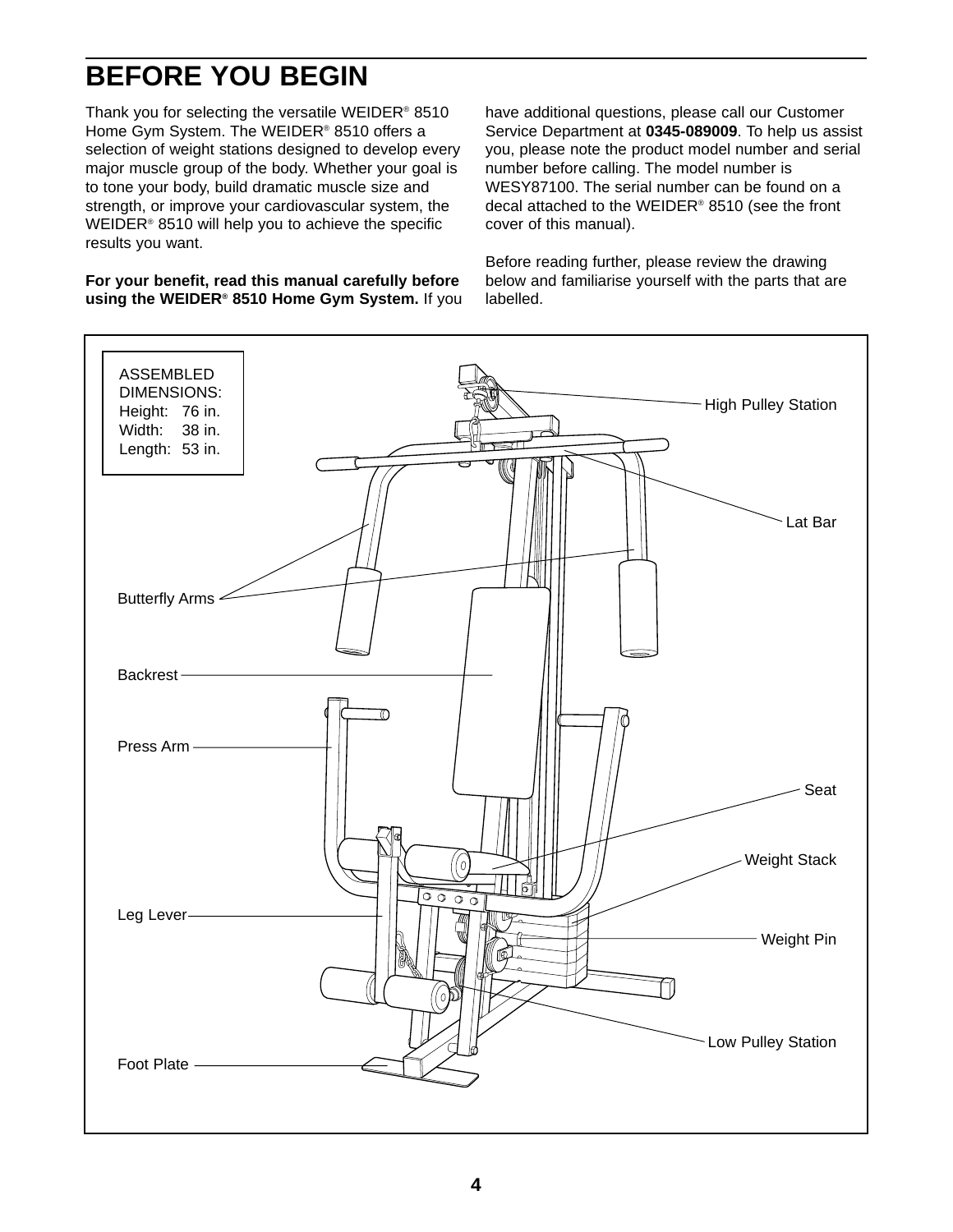## **ASSEMBLY**

#### **Before beginning assembly, carefully read the following information and instructions:**

- **•** Place all parts of the home gym system in a cleared area and remove the packing materials; do not dispose of the packing materials until assembly is completed.
- The assembly is divided into four stages: 1) frame assembly, 2) press and butterfly arm assembly, 3) cable and pulley assembly, and 4) seat and backrest assembly. The hardware for each stage is packaged separately.
- Wait until you begin each assembly stage to open that parts bag.
- **•** For help identifying the small parts used in assembly, **use the PART IDENTIFICATION CHART located in the centre of this manual.** Note: Some small parts may have been preattached for shipping. If a part is not in the parts bag, check to see if it has been pre-attached.
- **•** As you assemble the home gym system, be sure that all parts are oriented as shown in the drawings.
- **•** Tighten all parts as you assemble them, unless instructed to do otherwise.

#### **THE FOLLOWING TOOLS (NOT INCLUDED) ARE REQUIRED FOR ASSEMBLY:**

- **Two (2) adjustable spanners**
- **One (1) standard screwdriver**
- **One (1) phillips screwdriver**
- **One (1) rubber mallet**
- **Lubricant, such as grease or petroleum jelly, and soapy water will also be needed.**

Assembly will be more convenient if you have the following tools: A socket set, a set of open-end or closed-end spanners, or a set of ratchet spanners.

1. **Before beginning assembly, be sure that you have read and understand the information in the box above.**

Press a 2" Square Outer Cap (51) onto each end of the Stabiliser (5). Press a 2" Square Inner Cap (27) into the end of the Base (4).

Insert two 5/16" x 2 3/4" Carriage Bolts (14) up through the Stabiliser (5). Insert two 5/16" x 2 1/2" Carriage Bolts (1) up through the Base (4).

Slide the indicated end of the Base (4) onto the 5/16" x 2 3/4" Carriage Bolts (14) in the Stabiliser (5). Slide the Rear Upright (56) onto the Carriage Bolts. Hand tighten a 5/16" Nylon Locknut (3) onto each Carriage Bolt. **The high side of the bracket on the Rear Upright must be on the side shown. Do not tighten the Nylon Locknuts yet.**



# **FRAME ASSEMBLY FRAME ASSEMBLY**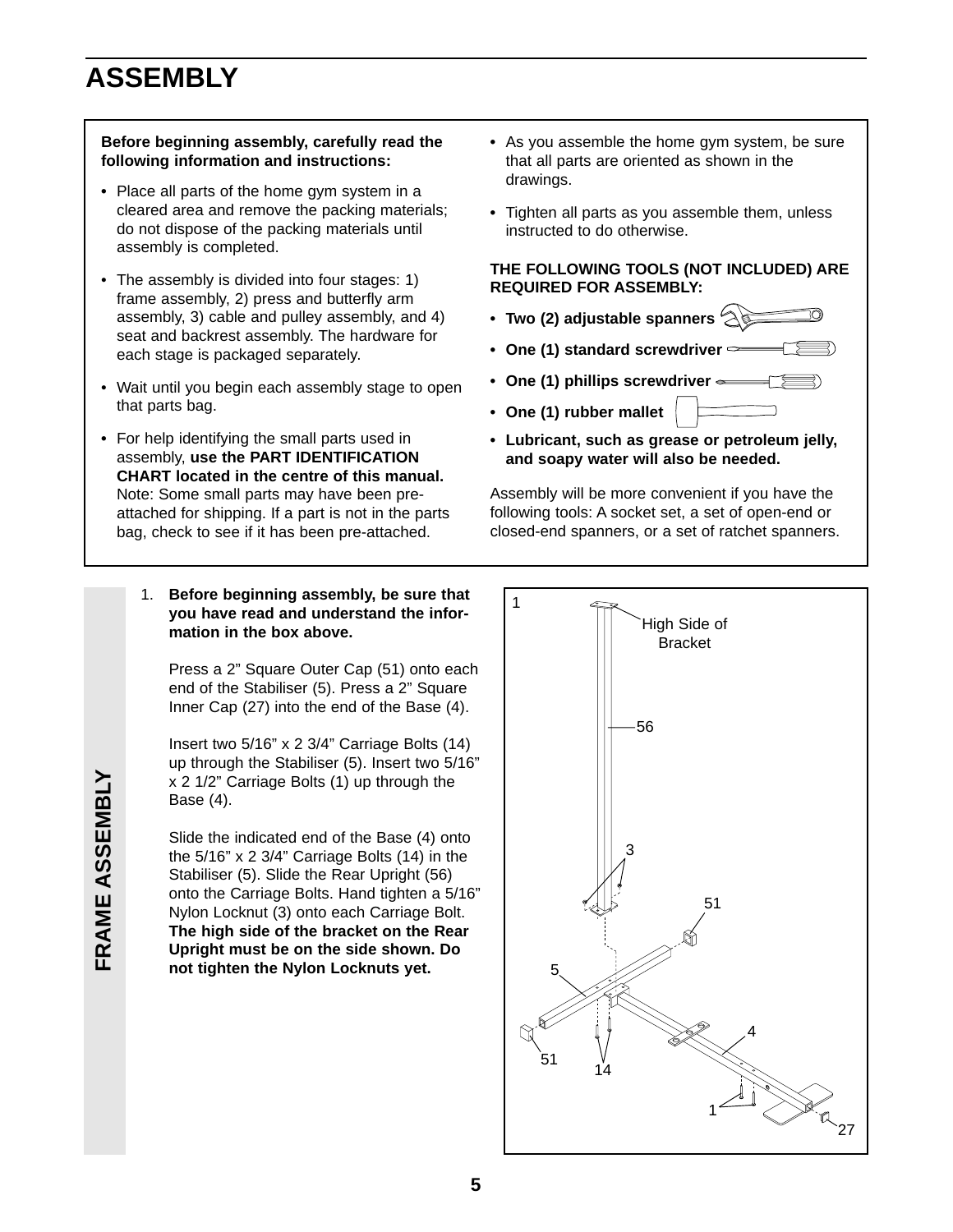FRAME ASSEMBLY **FRAME ASSEMBLY**

2. Slide the Front Upright (42) onto the 5/16" x 2 1/2" Carriage Bolts (1) in the Base (4). Hand tighten a 5/16" Nylon Locknut (3) onto each Carriage Bolt. **Do not tighten the Nylon Locknuts yet.**

Press a 1" Square Inner Cap (65) into the Front Upright (42).

3. Press a 2" Square Inner Cap (27) into each end of the Top Frame (55). Press a 1 3/4" Square Inner Cap (44) into each end of the crossbar on the Top Frame. Press two 1" Round Inner Caps (49) into the top of the crossbar.

Attach the Top Frame (55) to the Front Upright (42) and the Rear Upright (56) with four 5/16" x 2 3/4" Bolts (11), four 5/16" Flat Washers (8), and four 5/16" Nylon Locknuts (3).

#### **Tighten all Nylon Locknuts used in steps 1 through 3.**

4. Set two Weight Bumpers (19) onto the bracket on the Base (4) as shown.

Stack six Weights (25) on the Weight Bumpers (19). Be sure that all of the Weights are turned so the pin grooves are on the same side. **Be careful not to tip the stack of Weights.**

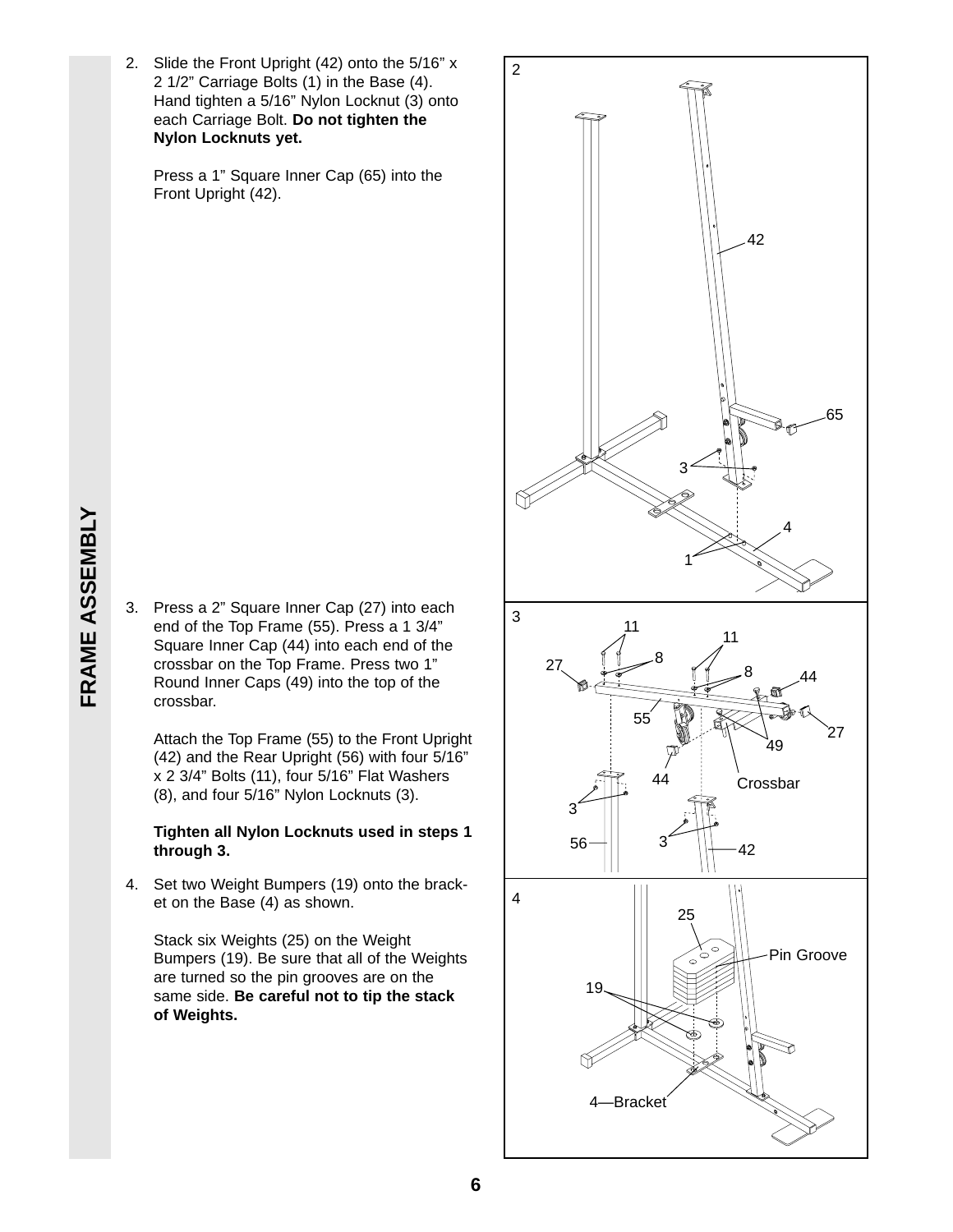5. Press the Weight Tube Bumper (64) into the end of the Weight Tube (63). Insert the Weight Tube into the stack of Weights (25). Be sure that the pins on the Weight Tube are resting in the pin grooves in the upper Weight.

Lubricate the insides of the holes in the Top Weight (76). Set the Top Weight onto the stack of Weights (25).

Insert both Weight Guides (62) into the stack of Weights (25). **Be sure that the holes in the Weight Guides are at the top, as shown.** 

6. Attach the upper ends of the Weight Guides (62) to the Top Frame (55) with the  $5/16$ " x 6" Bolt (60), two 1/2" x 3/4" Spacers (61), and a 5/16" Nylon Locknut (3).

**Be sure that the Pulley Bracket (20) is in front of the right Weight Guide (62) as shown.**

7. Press a 1" x 7/8" Plastic Bushing (75) onto each welded spacer on the Press Frame (17). Slide the Press Frame into place on the Base (4). **Note: This will be a tight fit. The Plastic Bushings should fit onto each end of the indicated tube in the Base. Be sure that the pulleys are on the indicated side.**

Lubricate the 3/8" x 8" Bolt (59). Attach the Press Frame (17) to the Base (4) with the 3/8" x 8" Bolt and a 3/8" Nylon Locknut (21).



**FRAME ASSEMBLY FRAME ASSEMBLY**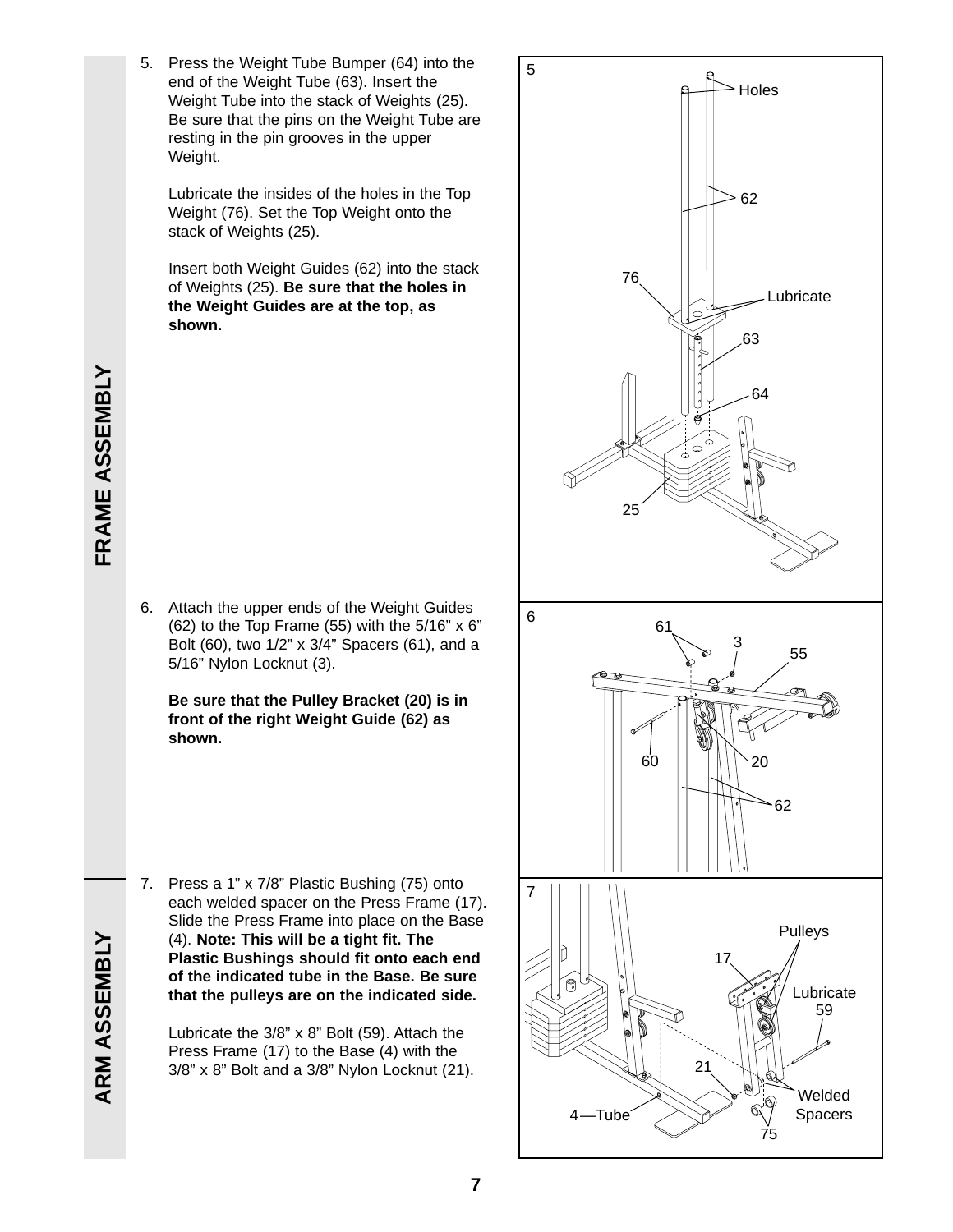8. Press a 1 3/4" Square Inner Cap (44) into the top of a Press Arm (46). Press a 1" Round Inner Cap (49) into each end of the handle on the Press Arm. Attach the Press Arm to one side of the Press Frame (17) with two 5/16" x 2 1/2" Bolts (22) and two 5/16" Nylon Locknuts (3).

Assemble the other Press Arm (46) in the same manner.

9. Identify the Right Arm (48) and the Left Arm (47). Note the position of the welded bracket on each Arm. **Arm identification is very important for step 10.**

Note: The "V"-Pulleys (6), Long Cable Traps (50), 3/8" x 2 1/2" Bolts (7), and 3/8" Nylon Locknuts (21) are pre-attached. These have been shown disassembled for easy part identification.

#### 10. Lubricate both axles on the Top Frame (55).

Slide the Right Arm (48) onto the right axle. **Note: Be careful not to confuse the Right Arm with the Left Arm (47); refer to step 9 to identify the Right Arm. Be sure that the upper end of the Right Arm is behind the indicated bracket on the Top Frame (55).**

Tap two 1" Retainers (69) and a 1" Round Cover Cap (70) onto the right axle. **Be sure that the teeth on the Retainers bend toward the Cover Cap, as shown in the inset drawing.**

Attach the Left Arm (47) in the same manner.

Press 1 3/4" Square Inner Caps (44) into the lower ends of the Right and Left Arms (47, 48). Wet the lower end of each Arm with soapy water. Slide a 10" Pad (45) onto the lower end of each Arm.

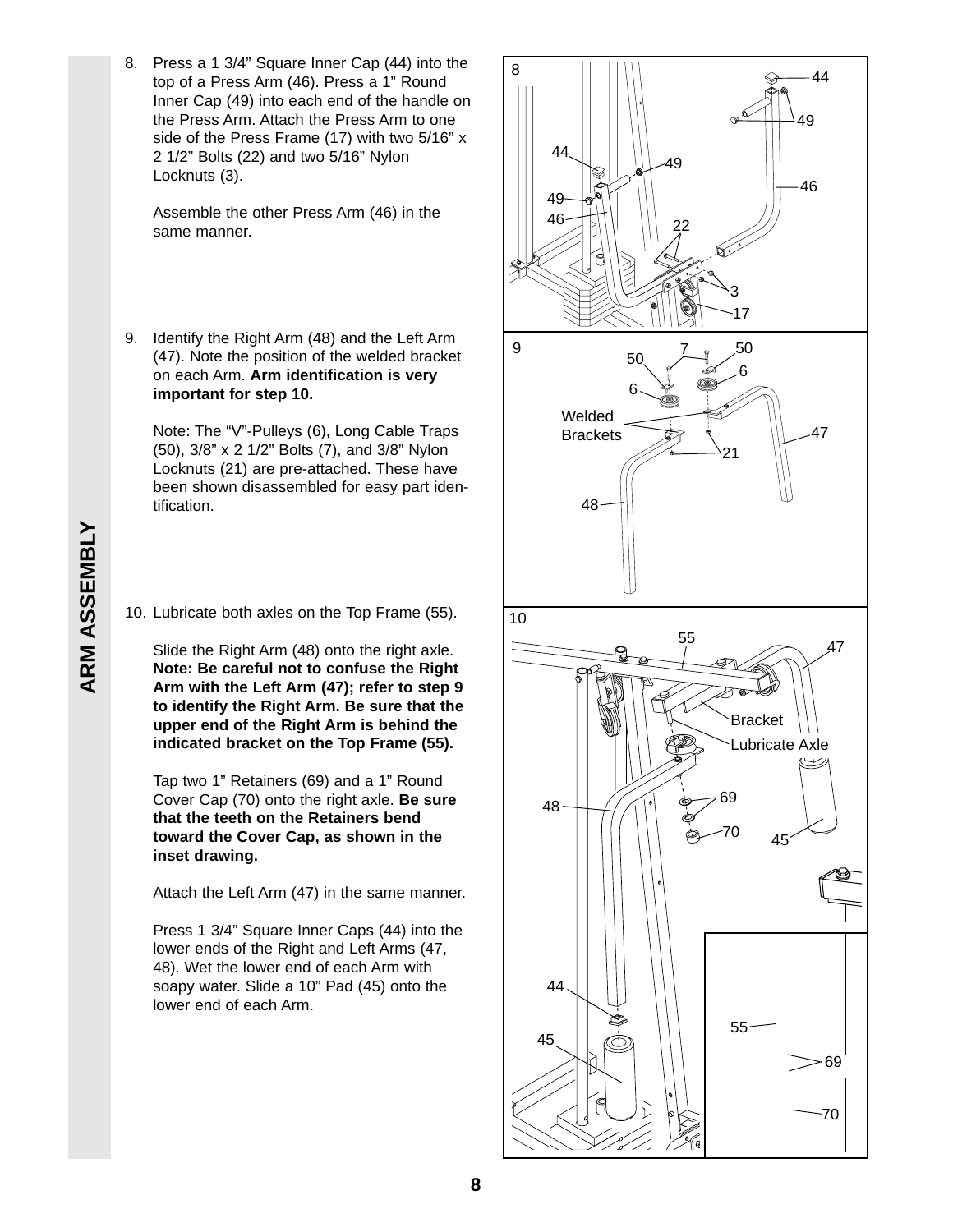11. During steps 11 through 25, refer to the CABLE DIAGRAM on page 21 of this manual to verify proper cable routing. Before beginning this section, identify the Long Cable (23) and the Short Cable (58) by comparing the lengths and ends of the cables.

**IMPORTANT: Whilst assembling the cables, do not overtighten the bolts and nuts securing the pulleys. The pulleys must be able to turn freely.**

12. **Locate the Long Cable (23).** Route the Long Cable around the indicated 3 1/2" Pulley (15) attached to the Top Frame (55). **Be sure that the end of the Cable with the ball is on the indicated side of the Pulley and that the Cable is between the Pulley and the hook.** Tighten the 3/8" x 3 3/4" Bolt (71) and the 3/8" Nylon Locknut (not shown).

13. Wrap the Long Cable (23) around a "V"-Pulley (6). Attach the "V"-Pulley and a Long Cable Trap (50) to the indicated bracket on the Front Upright (42) with a 3/8" x 2 1/2" Bolt (7) and a 3/8" Nylon Locknut (21). **Be sure that the Long Cable Trap is positioned to hold the Cable in place.**

14. Route the Long Cable (23) around the "V"- Pulley (6) on the Left Arm (47). **Be sure that the Cable is in the groove of the Pulley and that the Long Cable Trap (50) is positioned to hold the Cable in place.** Tighten the 3/8" x 2 1/2" Bolt (7) and the 3/8" Nylon Locknut (not shown).

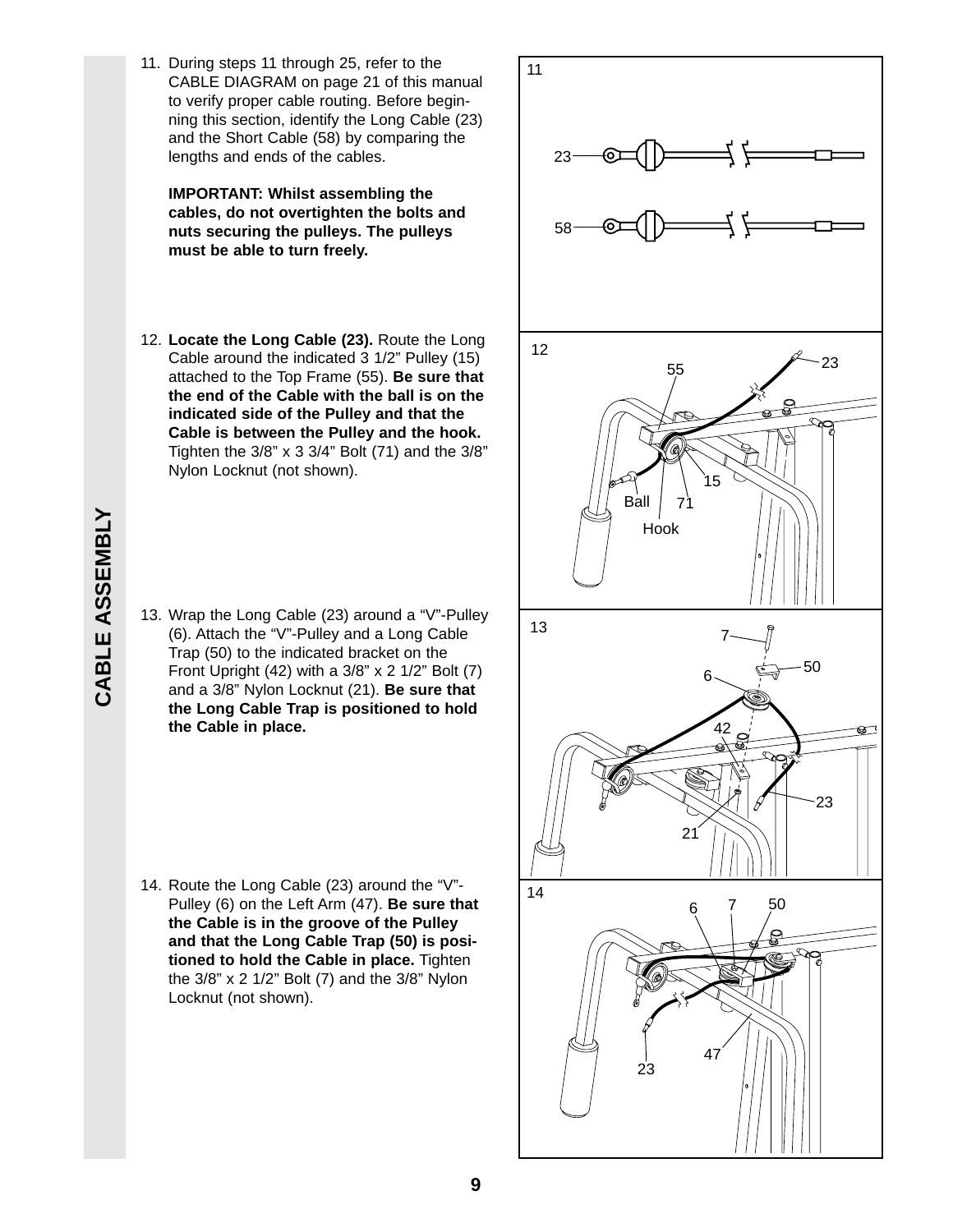15. Route the Long Cable (23) around the "V"- Pulley (6) on the Right Arm (48). **Be sure that the Cable is in the groove of the "V"- Pulley and that the Long Cable Trap (50) is turned to hold the Cable in place.** Tighten the 3/8" x 2 1/2" Bolt (7) and the 3/8" Nylon Locknut (not shown).

16. Route the Long Cable (23) around the 3 1/2" Pulley (15) attached to the Pulley Bracket (20). **Be sure that the Cable is in the groove of the Pulley and that the Cable Trap (66) is turned to hold the Cable in place.** Tighten the 3/8" x 2" Bolt (12) and the 3/8" Nylon Locknut (not shown).

Be sure that the 5/16" x 5" Bolt (68) is properly tightened and that the Pulley Bracket (20) can move freely.

17. Refer to the inset drawing. If the 3 1/2" Pulley (15) is pre-attached to the Long "U" Bracket (57), remove it. Wrap the Long Cable (23) around the 3 1/2" Pulley. Attach the Pulley and two Pulley Covers (78) to the indicated hole in the Long "U"-Bracket with a 3/8" x 2" Bolt (12) and a 3/8" Nylon Locknut (21). **Make sure that the Pulley Covers are turned so the wide tabs are on the indicated side.** 

**Be sure that the Cable is in the groove of the Pulley and that the Cable and Pulley move smoothly.**

18. **Note: The Pulley (15) in this drawing is pre-assembled. It is shown disassembled for easy part identification.** 

Route the Long Cable (23) around the 3 1/2" Pulley (15) attached to the bracket on the Top Frame (55). Tighten the 3/8" x 2" Bolt (12) and the 3/8" Nylon Locknut (21). **Be sure that the Cable is in the groove of the Pulley and that the Cable and Pulley move smoothly.**

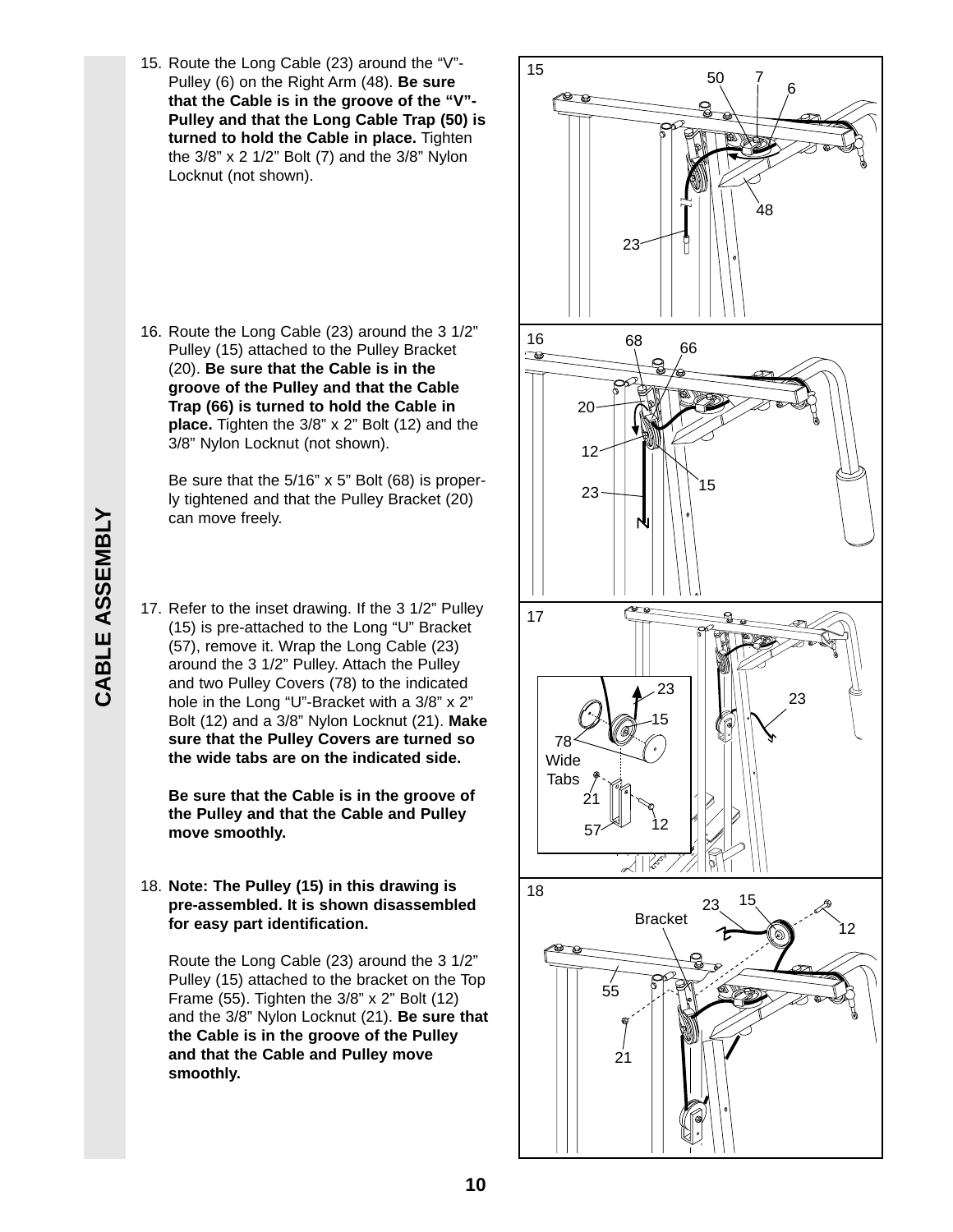#### 19. **Note: This assembly step shows how to complete the assembly of several preattached parts.**

The 5/8" x 9/16" Spacer (73) has been preattached on the outside of the 3 1/2" Low Pulley (77) for shipping purposes. Remove the 3/8" Nylon Locknut (21), the Spacer, and the Pulley from the 3/8" x 3 3/4" Bolt (71). **Do not remove the Bolt. The Bolt has been shown removed for part identification.**

Reattach the 3 1/2" Low Pulley (77), with the 5/8" x 9/16" Spacer (73) between the Pulley and the Press Frame (17). **Do not tighten the 3/8" Nylon Locknut (21) yet. Be sure that the 3/8" x 3 3/4" Bolt (71), the 3/8" Flat Washer (9), the 5/8" x 9/16" Spacer (73), the 3 1/2" Low Pulley (77), and the 3/8" Nylon Locknut (21) are oriented as shown.** 





# **CABLE ASSEMBLY** CABLE ASSEMBLY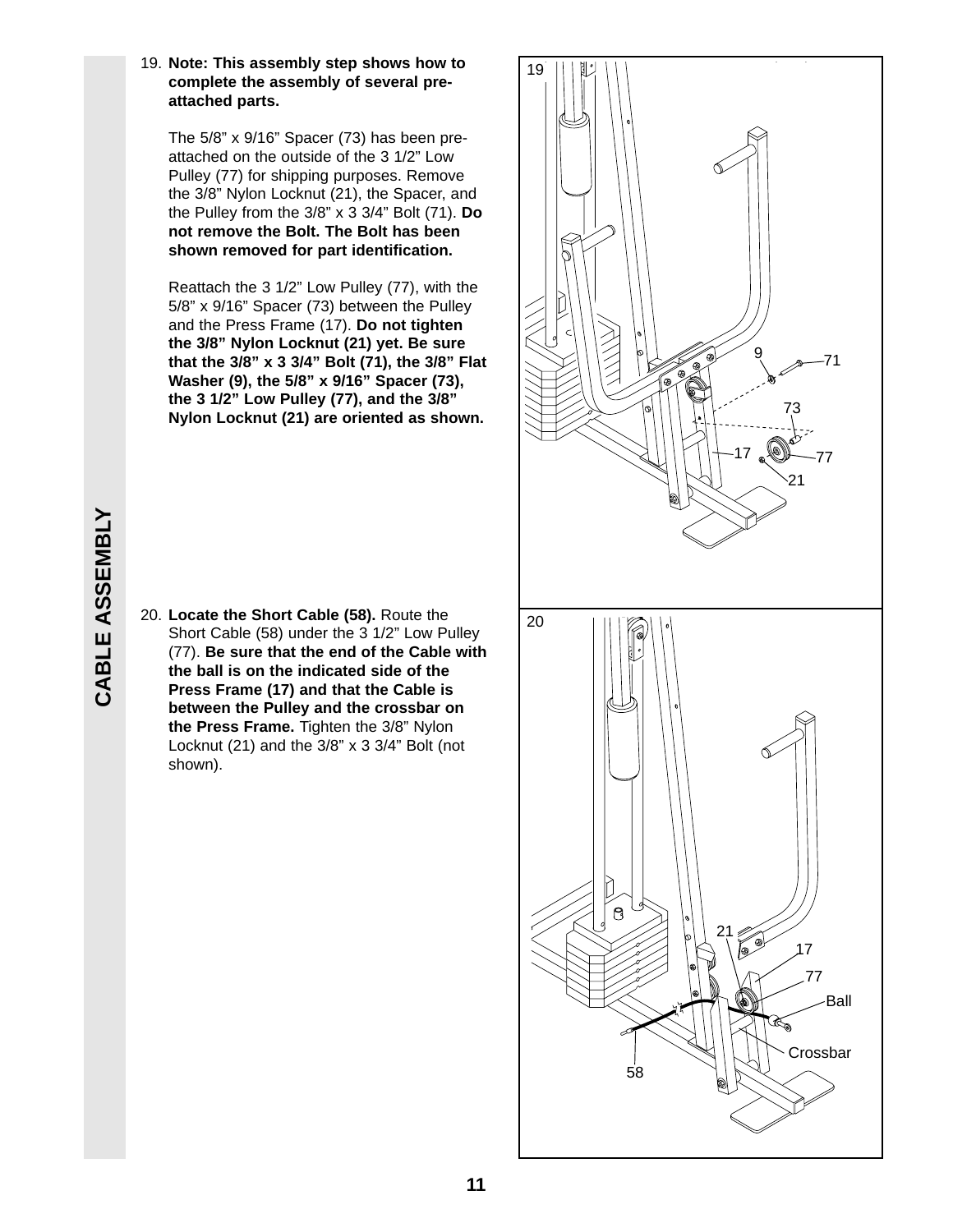21. If the indicated 3 1/2" Pulley (15) is preattached to the Front Upright (42), remove it. Route the Short Cable (58) around the Pulley. Attach the Pulley and two Pulley Covers (78) to the lower hole in the Front Upright with the 3/8" Nylon Jam Nut (81), the 3/8" Flat Washer (9) and the 3/8" x 3 3/4" Bolt (71).

22. Route the Short Cable (58) around the 3 1/2" Pulley (15) attached to the upper hole in the Press Frame (17). **Be sure that the Cable Trap (66) is turned to hold the Cable in place and that the Cable is routed around the Pulley as shown.** Tighten the 3/8" Nylon Locknut (21) and the 3/8" x 3 1/2" Bolt (not shown).



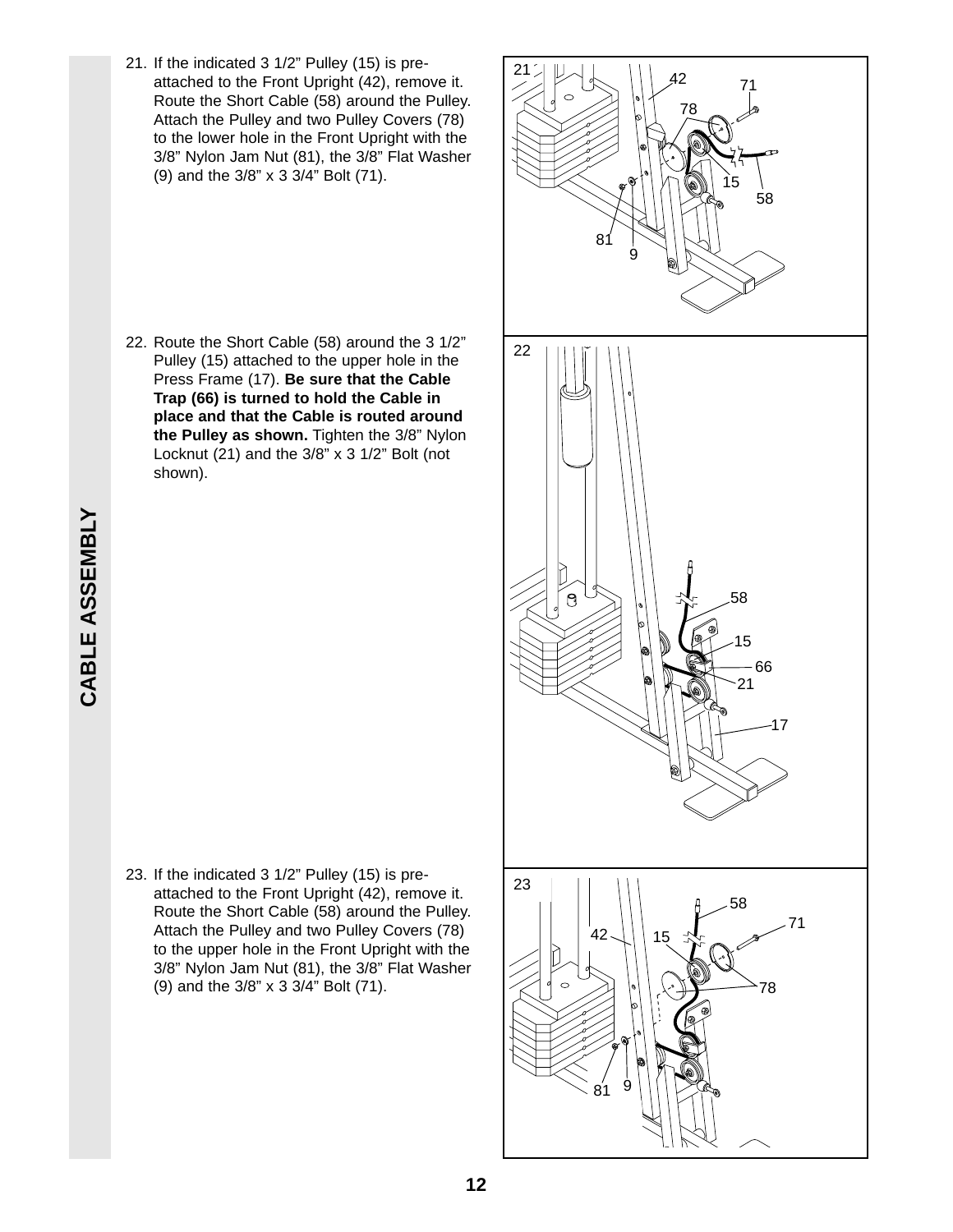24. Attach the end of the Short Cable (58) to the Long "U"-Bracket (57) with a 1/4" Nylon Locknut (2) and a 1/4" Flat Washer (10). **Do not completely tighten the Nylon Locknut. It should be threaded onto the end of the Cable so only a couple of threads are showing above the nut, as shown in the inset drawing.**

25. Attach the Long Cable (23) to the Small "U"- Bracket (67) with a 1/4" Nylon Locknut (2) and a 1/4" Flat Washer (10). **Do not completely tighten the Nylon Locknut. It should be threaded onto the end of the Cable only a couple of turns, as shown in the inset drawing.**

Attach the Small "U"-Bracket (67) to the Weight Tube (63) with the 5/16" x 1 1/2" Bolt (72) and a 5/16" Nylon Locknut (3).

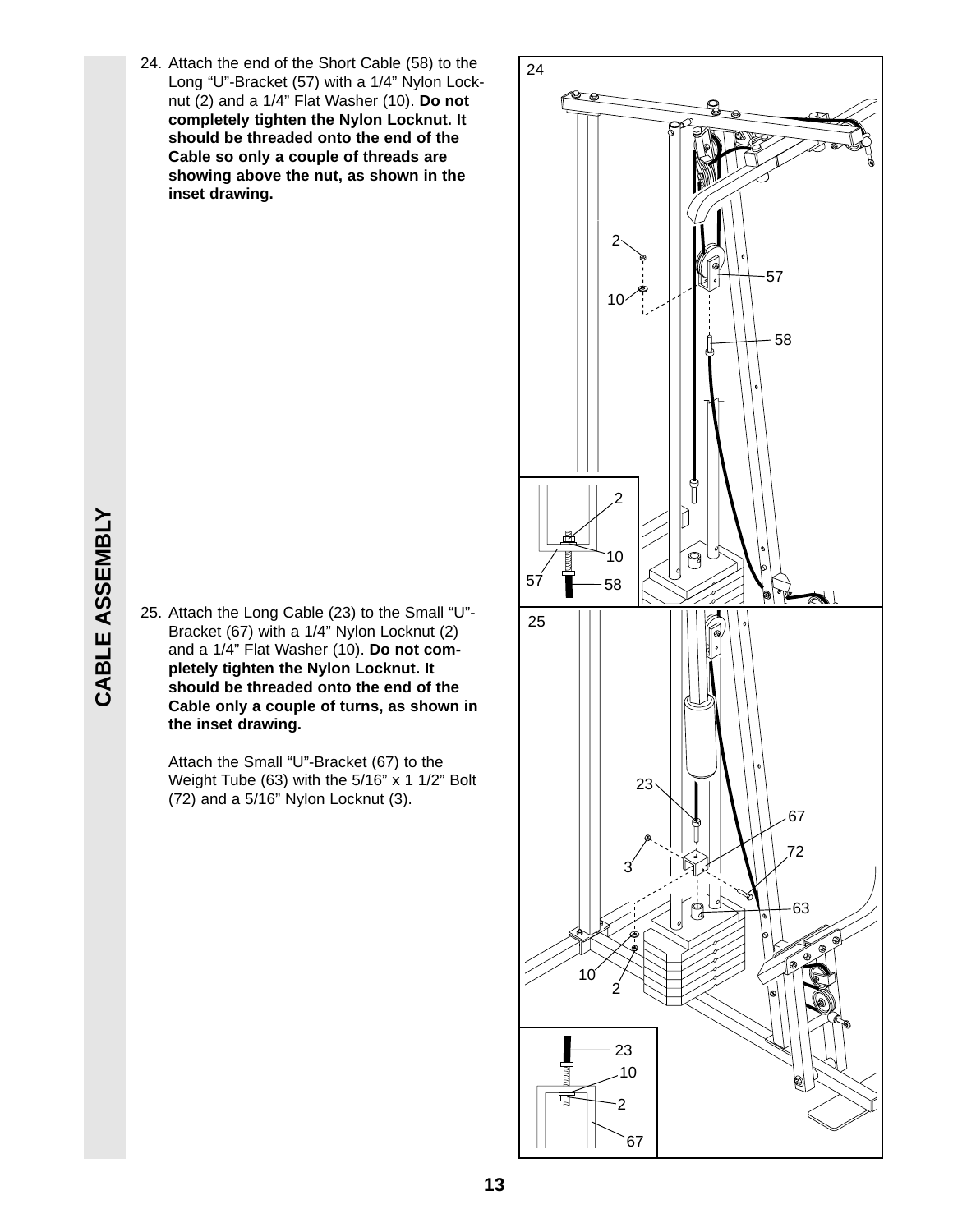- 26. Attach the Backrest (41) to the Front Upright (42) with two 1/4" x 2 1/2" Screws (43) and two 1/4" Flat Washers (10).
- 26 27 28 41 42 10 2 24 36 36 3 Lubricate–33 29 8 3 32 35 13 38  $37\frac{13}{2}$   $\leftarrow$  32 18 43 10
- **SEAT ASSEMBLY SEAT ASSEMBLY**
	- 27. Press a 1 1/2" Square Inner Cap (32) into the Seat Frame (36).

Insert the 1/4" x 2" Carriage Bolt (38) into the centre hole in the Seat Plate (37). Attach the Seat Plate to the Seat (13) with two 1/4" x 3/4" Screws (18).

Insert the 1/4" x 2" Carriage Bolt (38) into the indicated hole in the Seat Frame (36). Tighten a 1/4" Nylon Locknut (2) with a 1/4" Flat Washer (10) onto the Carriage Bolt.

Attach the other end of the Seat (13) to the Seat Frame (36) with a 1/4" Flat Washer (10) and the 1/4" x 2" Screw (24).

28. Press a 1 1/2" Square Inner Cap (32) into the Leg Lever (29).

Lubricate the 5/16" x 2 1/4" Bolt (33). Attach the Leg Lever (29) to the Seat Frame (36) with the 5/16" x 2 1/4" Bolt and a 5/16" Nylon Locknut (3). **Do not overtighten the Nylon Locknut. The Leg Lever must be able to pivot freely.**

Insert the 5/16" x 2" Eyebolt (35) into the Leg Lever (29) from the direction shown. Tighten a 5/16" Nylon Locknut (3) with a 5/16" Flat Washer (8) onto the Eyebolt.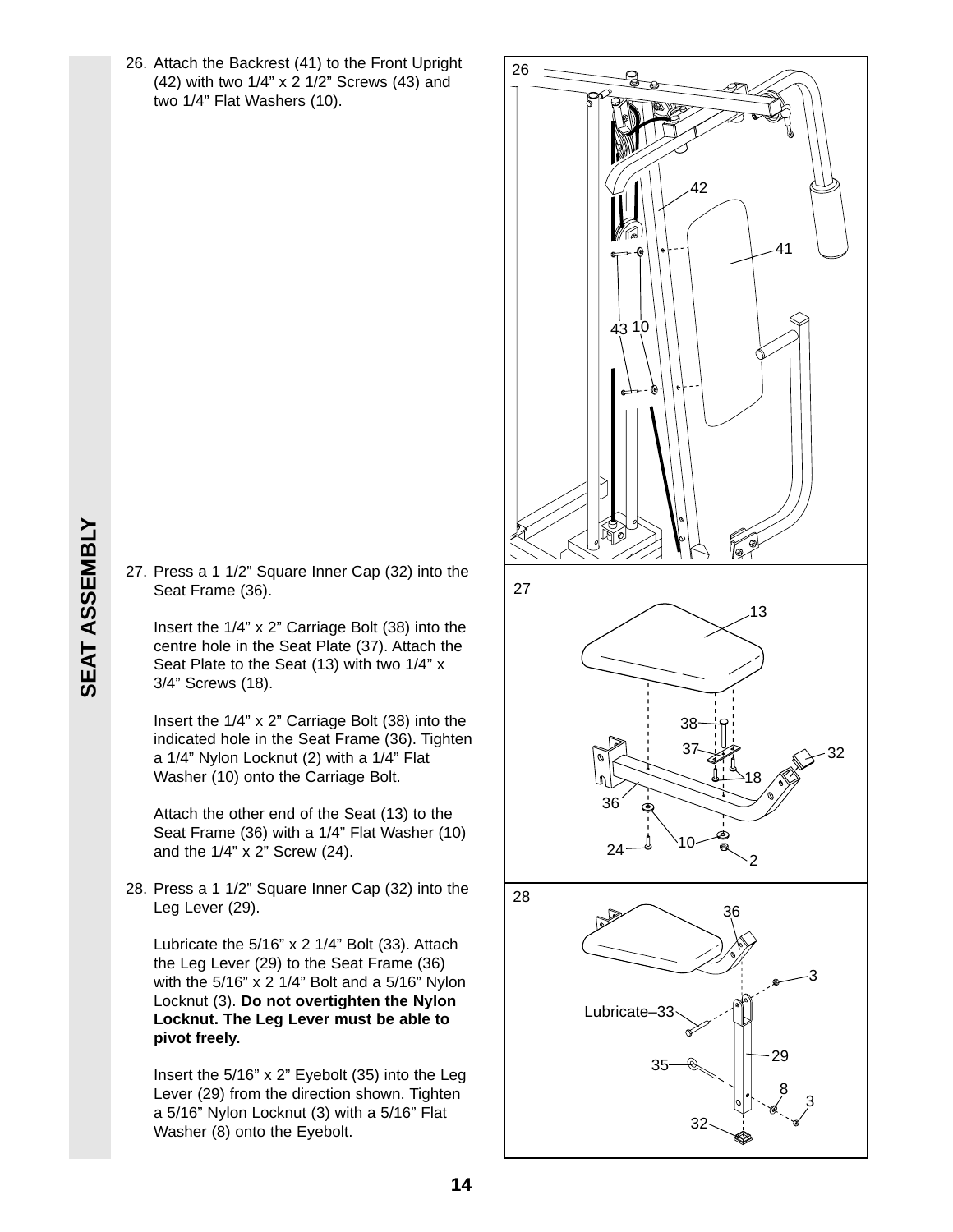29. Rest the Seat Frame (36) on the indicated pin in the Front Upright (42). Attach the Seat Frame to the Front Upright with a 5/16" x 2 3/4" Carriage Bolt (14) and the Seat Knob (40).



30. Press 3/4" Round Inner Caps (34) into the ends of both 12 1/2" Pad Tubes (28).

Insert one 12 1/2" Pad Tube (28) into the Seat Frame (36). Slide a 5 1/2" Pad (30) onto each end of the Pad Tube.

Insert the other 12 1/2" Pad Tube (28) into the Leg Lever (29). Slide a 5 1/2" Pad (30) onto each end of the Pad Tube.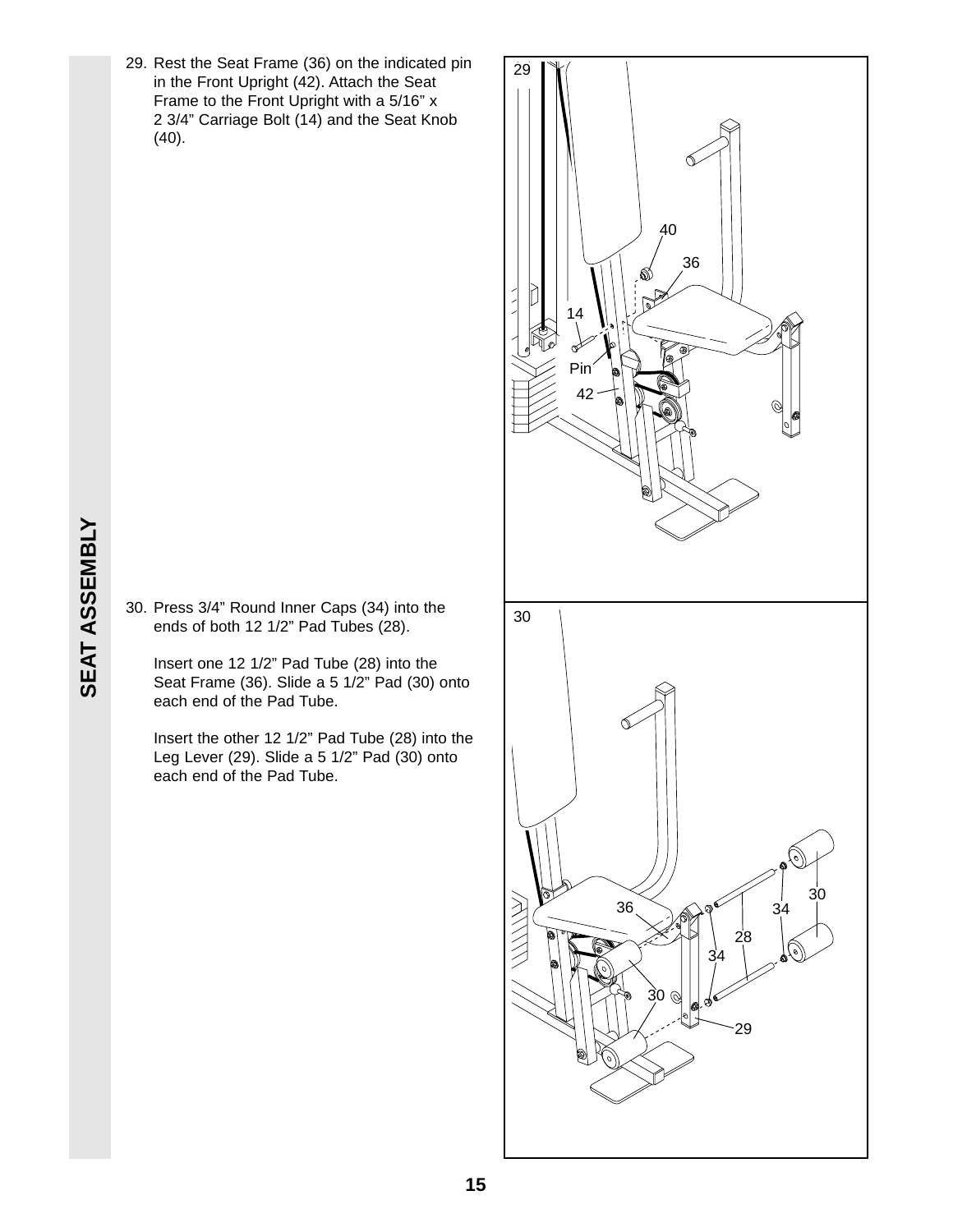31. Make sure that all parts have been properly tightened. The use of the remaining parts will be explained in ADJUSTMENT, beginning on page 17 of this manual.

Before using the home gym system, pull each cable a few times to be sure that the cables move smoothly over the pulleys. If one of the cables does not move smoothly, find and correct the problem. **IMPORTANT: If the cables are not properly installed, they may be damaged when heavy weight is used. See the CABLE DIAGRAM on page 21 of this manual for proper cable routing. If there is any slack in the cables, you will need to remove it by tightening the cables. See TROUBLE-SHOOTING AND MAINTE-NANCE on page 20.**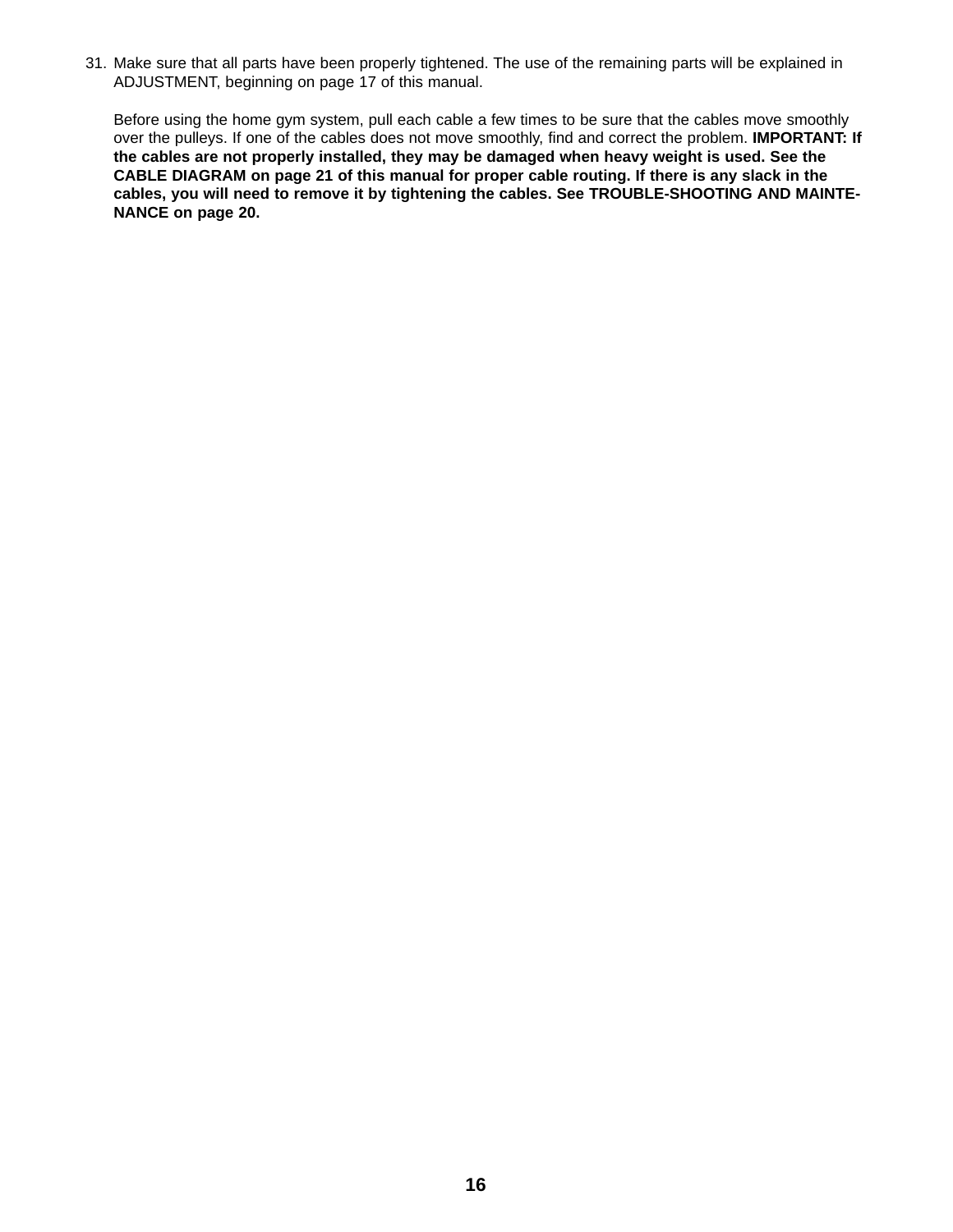## **ADJUSTMENT**

The instructions below describe how each part of the home gym system can be adjusted. **IMPORTANT: When attaching the lat bar or nylon strap, make sure that the attachments are in the correct starting position for the exercise to be performed. If there is any slack in the cables or chain as an exercise is performed, the effectiveness of the exercise will be reduced.** 

#### **CHANGING THE WEIGHT SETTING**

To change the weight setting of the weight stack, insert a Weight Pin (26) under the desired Weight (25). Be sure to insert the Weight Pin until the bent end of the Weight Pin is touching the Weights, and turn the bent end downward. The weight setting of the weight stack can be changed from 6,5 pounds to 81,5 pounds, in increments of 12,5 pounds. **Note: Due to the cables and pulleys, the actual amount of resistance at each exercise station may vary from the weight setting. Use the WEIGHT RESISTANCE CHART on page 19 to find the actual amount of resistance at each weight station.**

**Note: 1 kg = 2.2 lbs**

#### **ATTACHING THE LAT BAR OR NYLON STRAP TO THE HIGH PULLEY STATION**

Attach the Lat Bar (54) to the Long Cable (23) with a Cable Clip (53). For some exercises, the Chain (52) should be attached between the Lat Bar and the Long Cable with two Cable Clips. **Adjust the length of the Chain between the Lat Bar and the Long Cable so the Lat Bar is in the correct starting position for the exercise to be performed.**

The Nylon Strap (39) (not shown) can be attached in the same manner.

#### **ATTACHING THE LAT BAR OR NYLON STRAP TO THE LOW PULLEY STATION**

Attach the Lat Bar (54) to the Short Cable (58) with a Cable Clip (53). For some exercises, the Chain (52) should be attached between the Lat Bar and the Pulley Cable with two Cable Clips. **Adjust the length of the Chain between the Lat Bar and the Short Cable so the Lat Bar is in the correct starting position for the exercise to be performed.**

The Nylon Strap (39) (not shown) can be attached in the same manner.

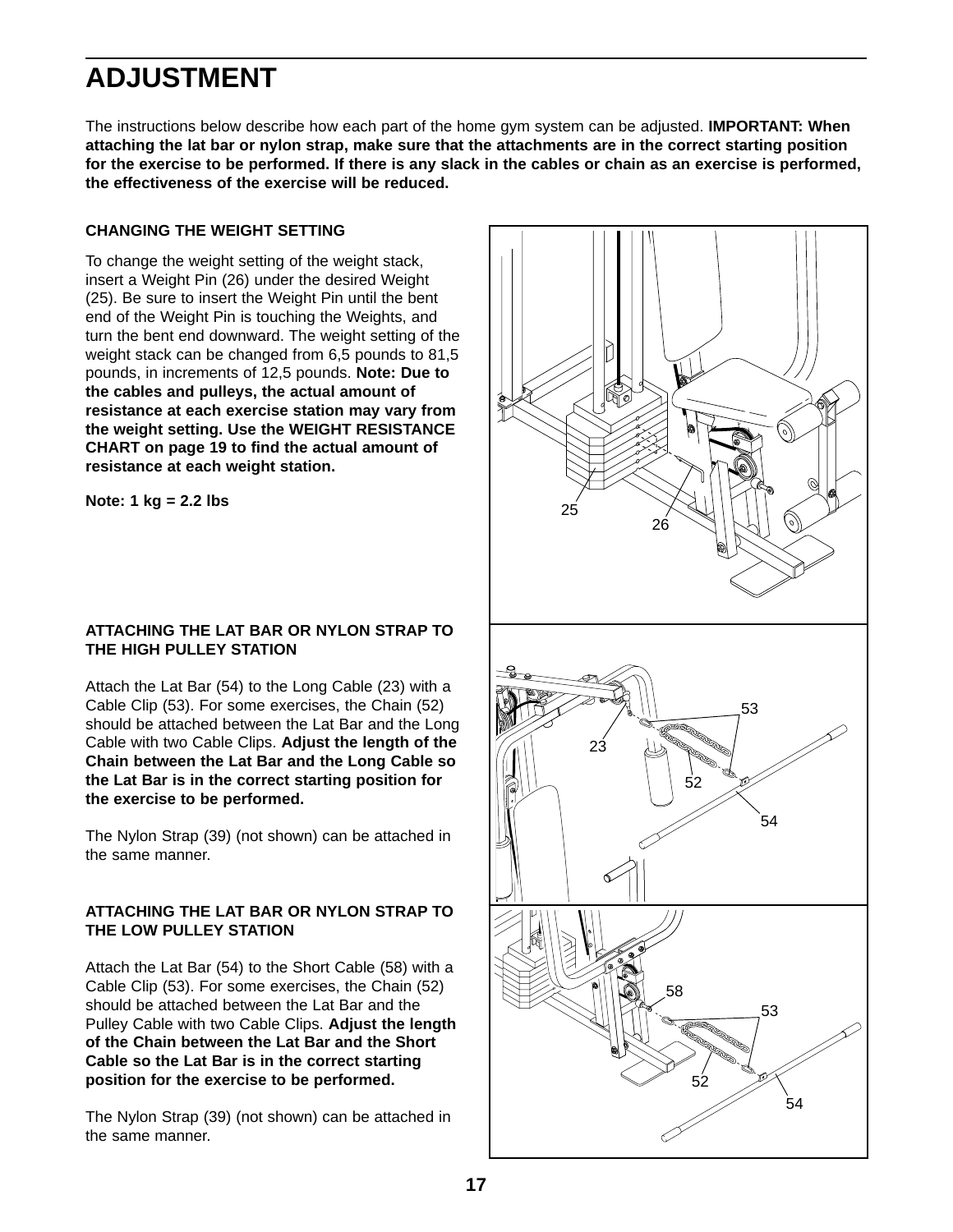#### **ATTACHING AND REMOVING THE SEAT**

Set the bracket on the Seat Frame (36) onto the indicated pins on the Front Upright (42). Attach the Seat Frame to the Front Upright with the 5/16" x 2 3/4" Carriage Bolt (14) and the Seat Knob (40).

For some exercises, the Seat (13) must be removed. First, be sure that the chain is not attached to the leg lever. Next, remove the Seat Knob (40) and the 5/16" x 2 3/4" Carriage Bolt (14) from the Seat Frame (36). Lift the Seat Frame off the Front Upright (42).

#### **ATTACHING THE LEG LEVER TO THE LOW PULLEY STATION**

To use the Leg Lever (29), the seat must be attached to the front upright (see ATTACHING AND REMOV-ING THE SEAT above).

Attach one end of the Chain (52) to the Short Cable (58) with a Cable Clip (53). Attach the other end of the Chain to the Eyebolt (35) with a Cable Clip.

#### **LOCKING THE WEIGHT STACK**

When the home gym system is not in use, the Lock Pin (79) and Lock (80) should be attached. Insert the Lock Pin through a Weight Guide (62). Attach the Lock to the Lock Pin.

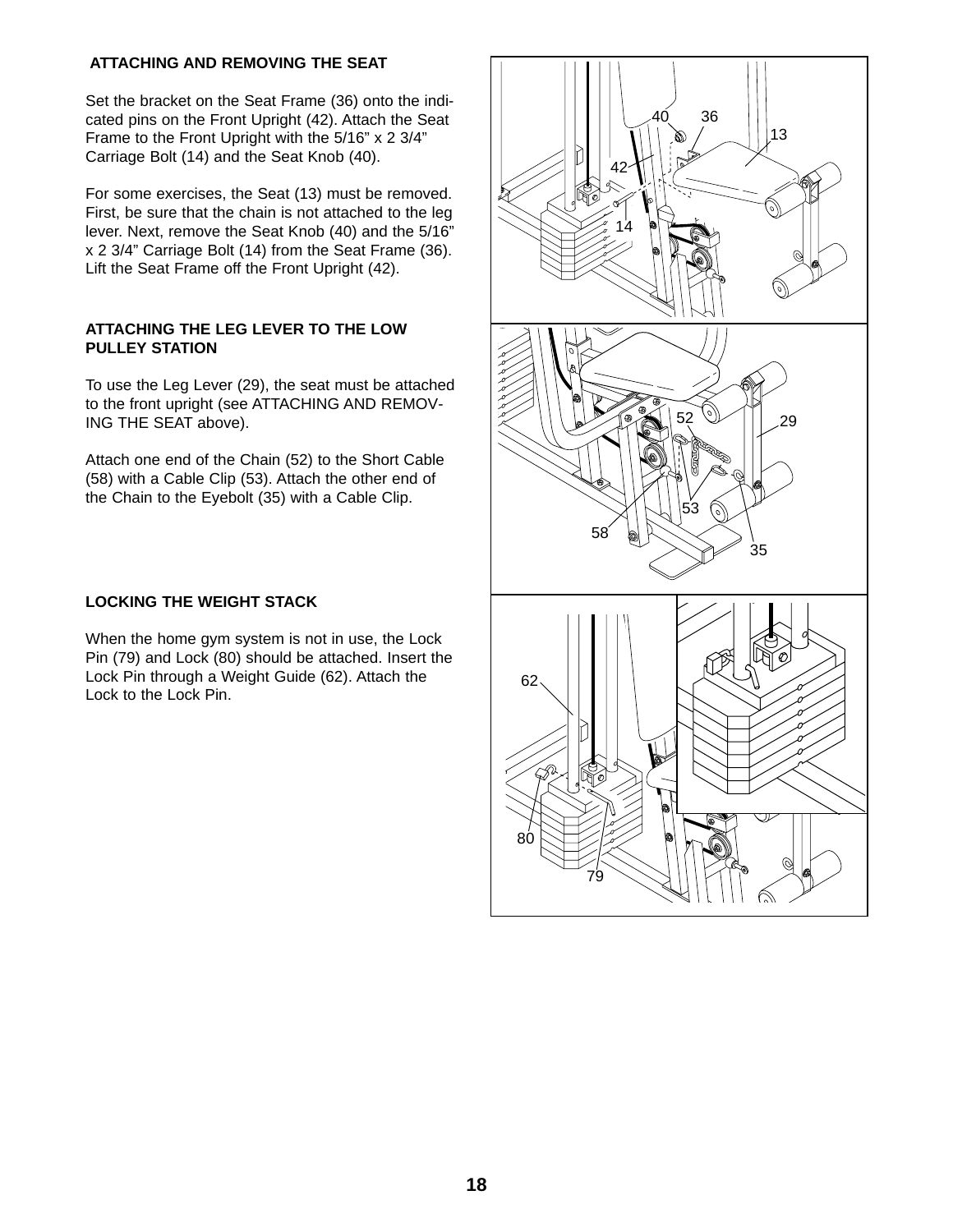#### **WEIGHT RESISTANCE CHART**

This chart shows the approximate weight resistance at each station. "Top" refers to the 6,5 lb. top weight. The other numbers refer to the 12,5 lb. weight plates. Weight resistance shown for the butterfly arm station is for each butterfly arm.

| <b>WEIGHT</b><br><b>PLATES</b> | PRESS ARM<br>(lbs.) | <b>BUTTERFLY ARM</b><br>(lbs.) | <b>LEG LEVER</b><br>(lbs.) | <b>HIGH PULLEY</b><br>(lbs.) | <b>LOW PULLEY</b><br>(lbs.) |
|--------------------------------|---------------------|--------------------------------|----------------------------|------------------------------|-----------------------------|
| Top                            | 20                  | 10                             | 15                         | 14                           | 24                          |
| $\mathbf 1$                    | 45                  | 22                             | 36                         | 28                           | 54                          |
| $\overline{2}$                 | 70                  | 33                             | 54                         | 44                           | 82                          |
| $\sqrt{3}$                     | 99                  | 42                             | 75                         | 60                           | 115                         |
| $\overline{4}$                 | 128                 | 48                             | 96                         | 72                           | 147                         |
| $5\phantom{.0}$                | 153                 | 60                             | 115                        | 90                           | 175                         |
| $\,6$                          | 184                 | 69                             | 137                        | 103                          | 209                         |

Note:  $1 \text{ kg} = 2.2 \text{ lbs}$ 

**The actual resistance at each weight station may vary due to differences in individual weight plates, as well as friction between the cables, pulleys, and weight guides.**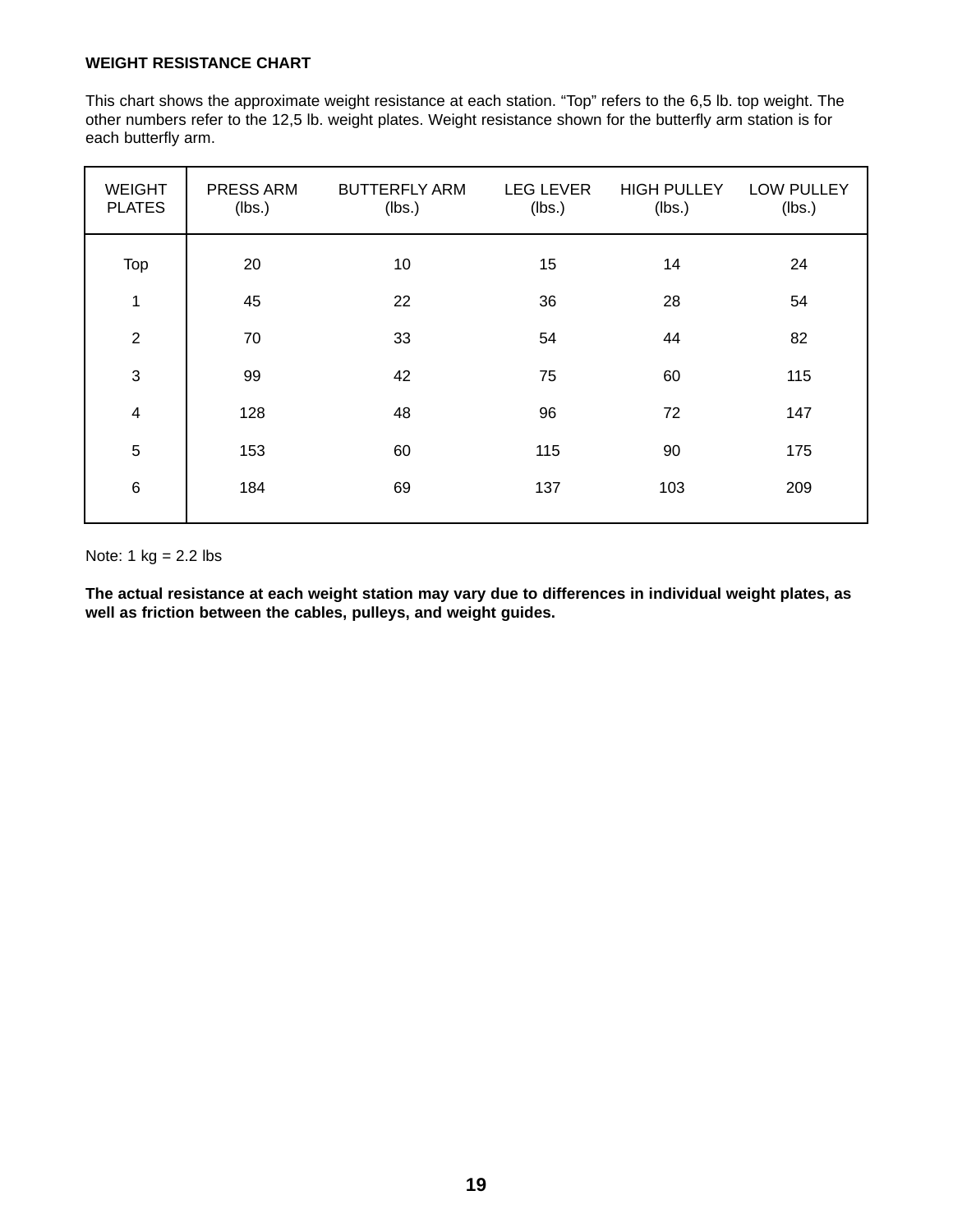## **TROUBLE-SHOOTING AND MAINTENANCE**

Inspect and tighten all parts each time you use the home gym system. Replace any worn parts immediately. The home gym system can be cleaned using a damp cloth and mild non-abrasive detergent. Do not use solvents.

#### **TIGHTENING THE CABLES**

Woven cable, the type of cable used on the home gym system, can stretch slightly when it is first used. If there is slack in the cables before resistance is felt, the cables should be tightened. Slack can be removed from the cables by tightening the 1/4" Nuts (2) at the end of the Long Cable (23) (see drawing 1) and at the end of the Short Cable (58) (see drawing 2). To do this you may need to remove the Small "U"- Bracket (67) from the Weight Tube (not shown) or remove the 3 1/2" Pulley (15) from the Long "U"- Bracket (57). Make sure that the cables are not too tight, or the Top Weight (76) will be lifted off the weight stack.

Additional slack can be removed by moving the 3 1/2" Pulley (15) to the other hole in the Long "U"-Bracket (57). Remove the 3/8" Nylon Locknut (21) and the 3/8" x 2" Bolt (12) from the Pulley, Pulley Covers (78), and "U"-Bracket. Re-attach the Pulley and the Pulley Covers. Be sure that the Cable and Pulley move smoothly.



**Note: Inspect all cables before each use. If a cable tends to slip off the pulleys often, the cable may have become twisted. Remove the cable and re-install it.**

If the cables need to be replaced, see ORDERING REPLACEMENT PARTS on the back cover of this manual. **Replace all cables every two years.**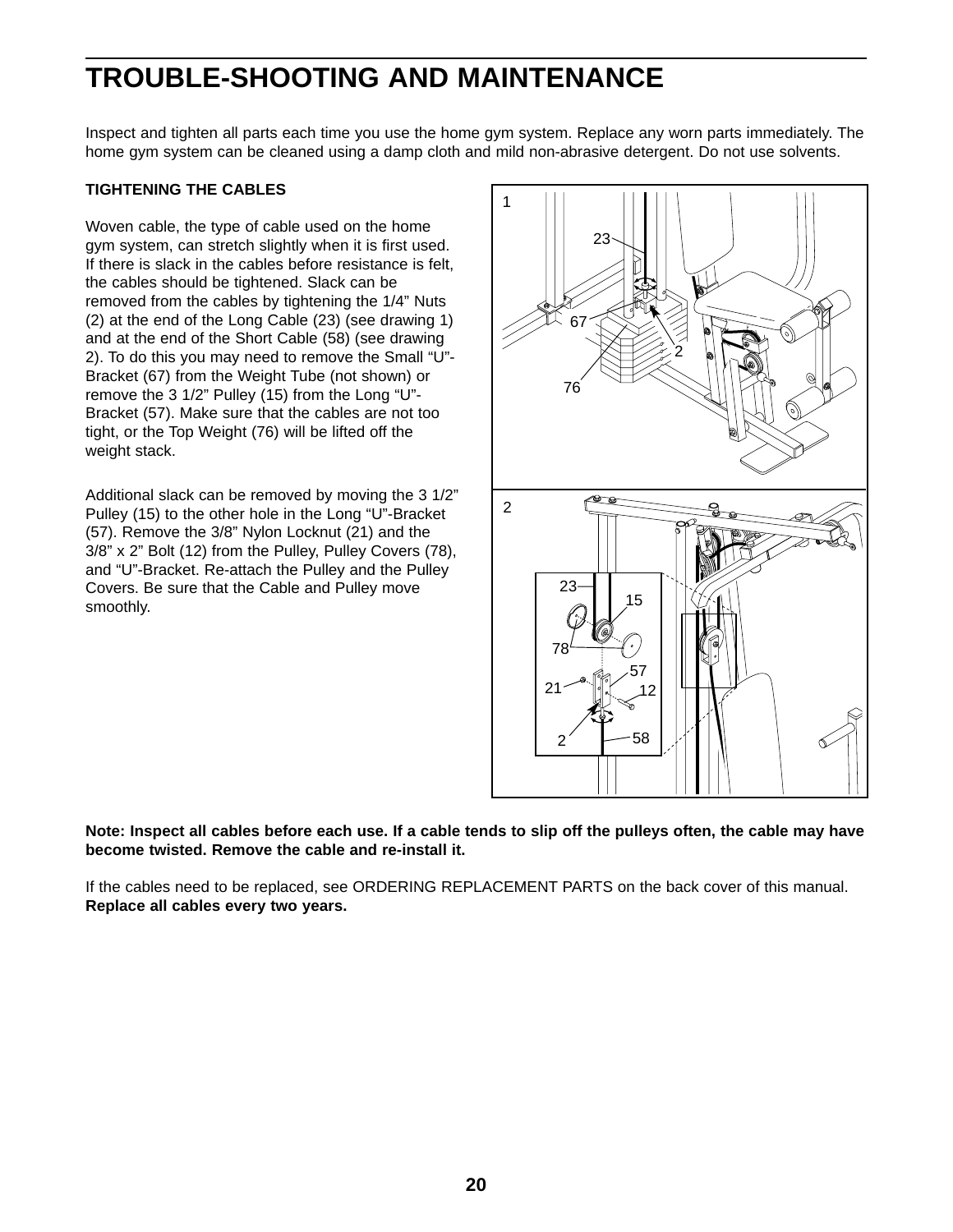## **CABLE DIAGRAM**

The cable diagram below shows the proper routing of the Short Cable (58) and the Long Cable (23). Use the diagram to be sure that the two cables and the cable traps have been assembled correctly. If the cables have not been correctly routed, the home gym system will not function properly and damage may occur. The numbers show the correct route for each cable. The starting and ending points of each cable are labelled. **Be sure that the cable traps do not touch or bind the cables.**

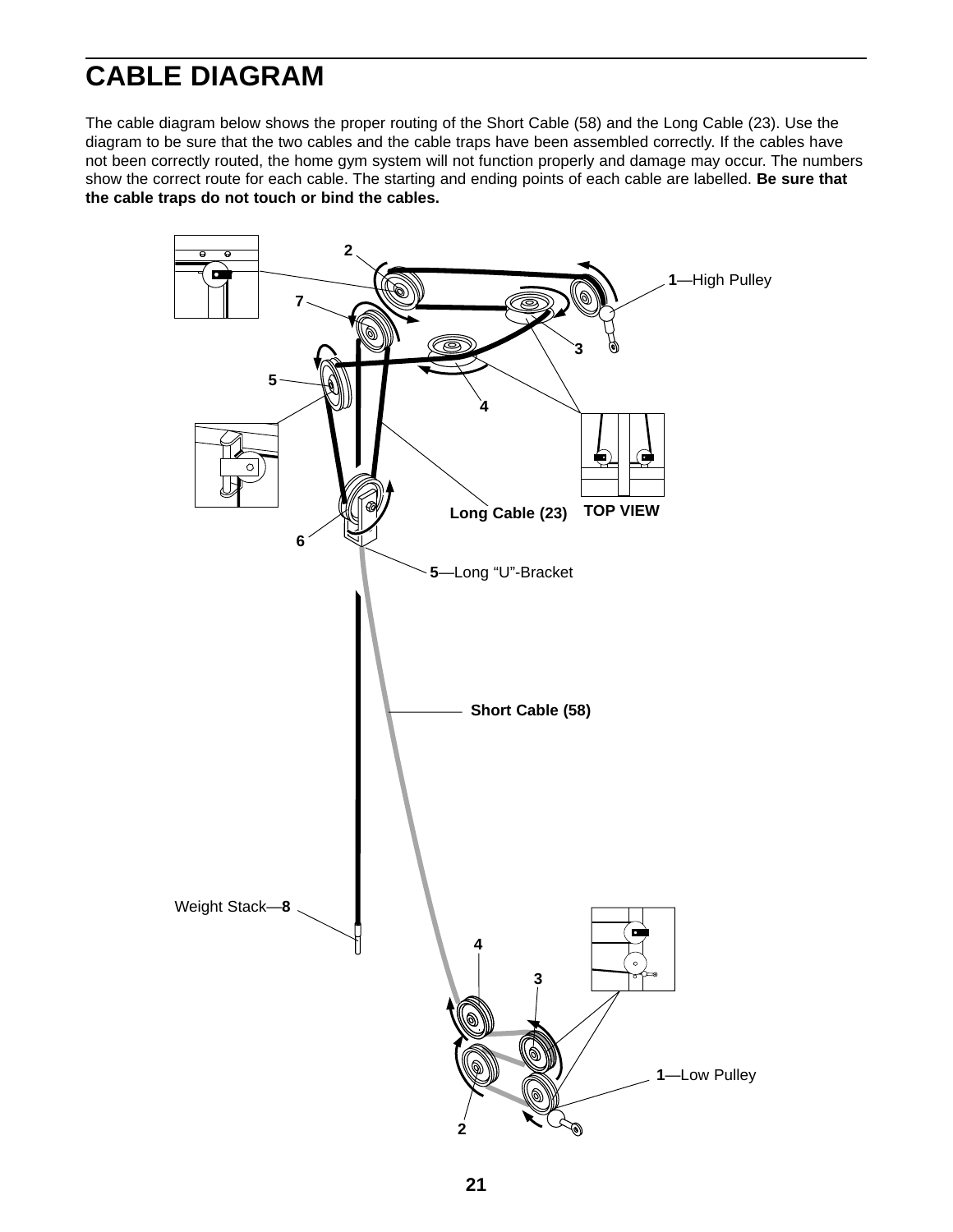## **PART LIST—Model No. WESY87100** R0200A

| Key No. Qty.   |                | <b>Description</b>           | Key No. Qty. |                         | <b>Description</b>              |
|----------------|----------------|------------------------------|--------------|-------------------------|---------------------------------|
| 1              | $\overline{2}$ | 5/16" x 2 1/2" Carriage Bolt | 42           | 1                       | <b>Front Upright</b>            |
| $\overline{2}$ | 3              | 1/4" Nylon Locknut           | 43           | $\overline{2}$          | 1/4" x 2 1/2" Screw             |
| 3              | 17             | 5/16" Nylon Locknut          | 44           | 6                       | 1 3/4" Square Inner Cap         |
| 4              | 1              | Base                         | 45           | $\mathbf 2$             | 10" Pad                         |
| 5              | 1              | Stabiliser                   | 46           | $\overline{2}$          | Press Arm                       |
| 6              | 3              | "V"-Pulley                   | 47           | 1                       | Left Arm                        |
| $\overline{7}$ | 3              | 3/8" x 2 1/2" Bolt           | 48           | 1                       | <b>Right Arm</b>                |
| 8              | 5              | 5/16" Flat Washer            | 49           | 6                       | 1" Round Inner Cap              |
| 9              | 4              | 3/8" Flat Washer             | 50           | 3                       | Long Cable Trap                 |
| 10             | 6              | 1/4" Flat Washer             | 51           | $\overline{2}$          | 2" Square Outer Cap             |
| 11             | 4              | 5/16" x 2 3/4" Bolt          | 52           | $\mathbf{1}$            | Chain                           |
| 12             | 3              | 3/8" x 2" Bolt               | 53           | $\overline{2}$          | Cable Clip                      |
| 13             | 1              | Seat                         | 54           | 1                       | Lat Bar                         |
| 14             | 3              | 5/16" x 2 3/4" Carriage Bolt | 55           | 1                       | Top Frame                       |
| 15             | $\overline{7}$ | 3 1/2" Pulley                | 56           | 1                       | <b>Rear Upright</b>             |
| 16             | 1              | 3/8" x 3 1/2" Bolt           | 57           | 1                       | Long "U"-Bracket                |
| 17             | 1              | Press Frame                  | 58           | 1                       | <b>Short Cable</b>              |
| 18             | $\overline{2}$ | 1/4" x 3/4" Screw            | 59           | 1                       | 3/8" x 8" Bolt                  |
| 19             | $\overline{c}$ | <b>Weight Bumper</b>         | 60           | 1                       | 5/16" x 6" Bolt                 |
| 20             | $\mathbf{1}$   | <b>Pulley Bracket</b>        | 61           | $\overline{c}$          | 1/2" x 3/4" Spacer              |
| 21             | 10             | 3/8" Nylon Locknut           | 62           | $\overline{c}$          | <b>Weight Guide</b>             |
| 22             | 4              | 5/16" x 2 1/2" Bolt          | 63           | $\mathbf{1}$            | Weight Tube                     |
| 23             | 1              | Long Cable                   | 64           | 1                       | Weight Tube Bumper              |
| 24             | 1              | 1/4" x 2" Screw              | 65           | 1                       | 1" Square Inner Cap             |
| 25             | 6              | Weight                       | 66           | $\overline{2}$          | Cable Trap                      |
| 26             | 1              | Weight Pin                   | 67           | $\mathbf{1}$            | Small "U"-Bracket               |
| 27             | 3              | 2" Square Inner Cap          | 68           | 1                       | 5/16" x 5" Bolt                 |
| 28             | $\overline{c}$ | 12 1/2" Pad Tube             | 69           | 4                       | 1" Retainer                     |
| 29             | $\mathbf{1}$   | Leg Lever                    | 70           | $\overline{2}$          | 1" Round Cover Cap              |
| 30             | 4              | 5 1/2" Pad                   | 71           | $\overline{\mathbf{4}}$ | 3/8" x 3 3/4" Bolt              |
| 31             | $\overline{c}$ | <b>Hand Grip</b>             | 72           | 1                       | 5/16" x 1 1/2" Bolt             |
| 32             | $\overline{2}$ | 1 1/2" Square Inner Cap      | 73           | 1                       | 5/8" x 9/16" Spacer             |
| 33             | $\mathbf{1}$   | 5/16" x 2 1/4" Bolt          | 74           | $\overline{2}$          | 1 1/8" x 2 1/2" Plastic Bushing |
| 34             | 4              | 3/4" Round Inner Cap         | 75           | $\overline{2}$          | 1" x 7/8" Plastic Bushing       |
| 35             | 1              | 5/16" x 2" Eyebolt           | 76           | 1                       | Top Weight                      |
| 36             | 1              | Seat Frame                   | 77           | 1                       | 3 1/2" Low Pulley               |
| 37             | 1              | <b>Seat Plate</b>            | 78           | 6                       | <b>Pulley Cover</b>             |
| 38             | 1              | 1/4" x 2" Carriage Bolt      | 79           | 1                       | Locking Pin                     |
| 39             | 1              | Nylon Strap                  | 80           | 1                       | Lock                            |
| 40             | 1              | Seat Knob                    | 81           | $\overline{2}$          | 3/8" Nylon Jam Nut              |
| 41             | 1              | <b>Backrest</b>              | $\#$         | 1                       | User's Manual                   |

Note: "#" indicates a non-illustrated part. Specifications are subject to change without notice.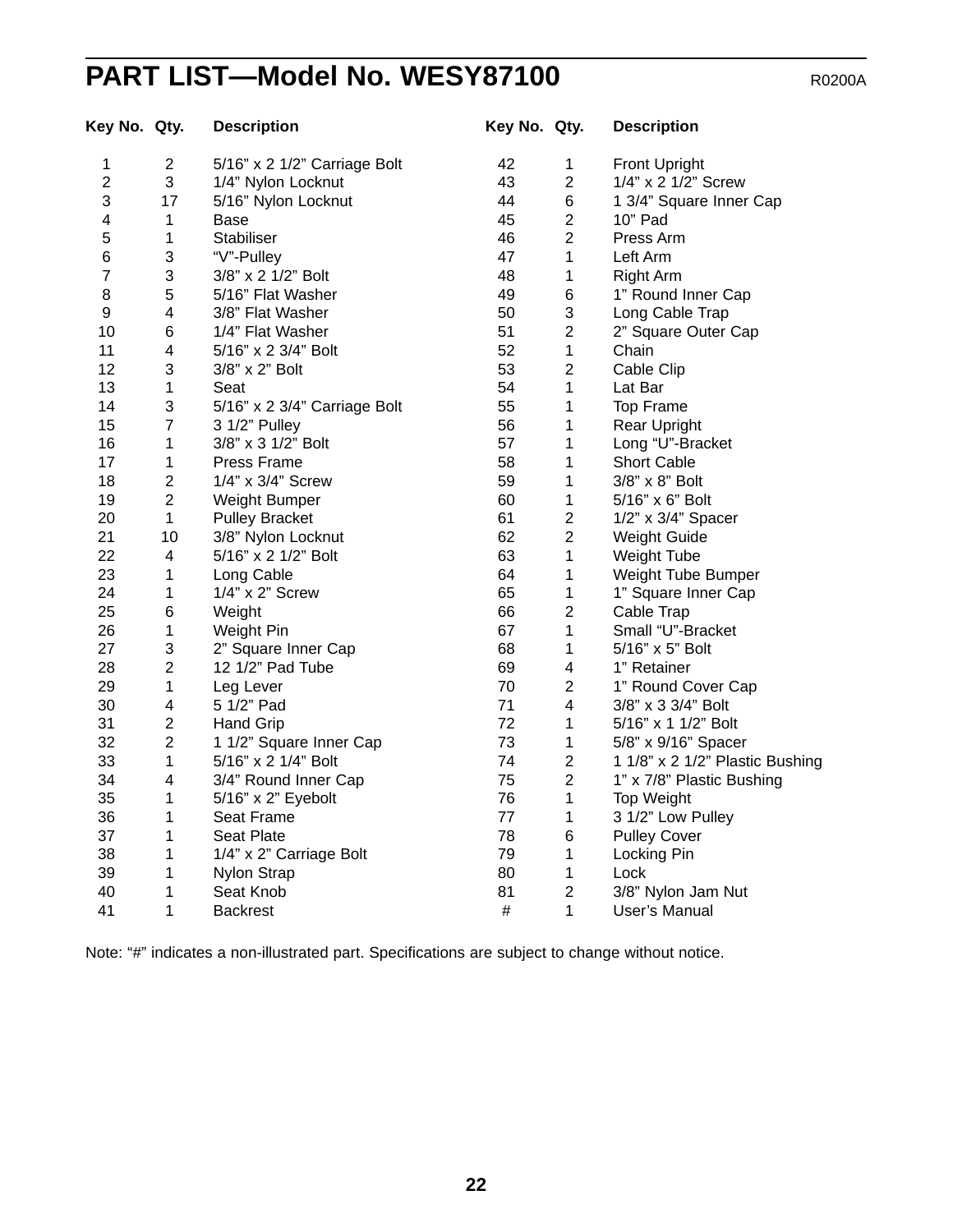## **EXPLODED DRAWING—Model No. WESY87100** R0200A

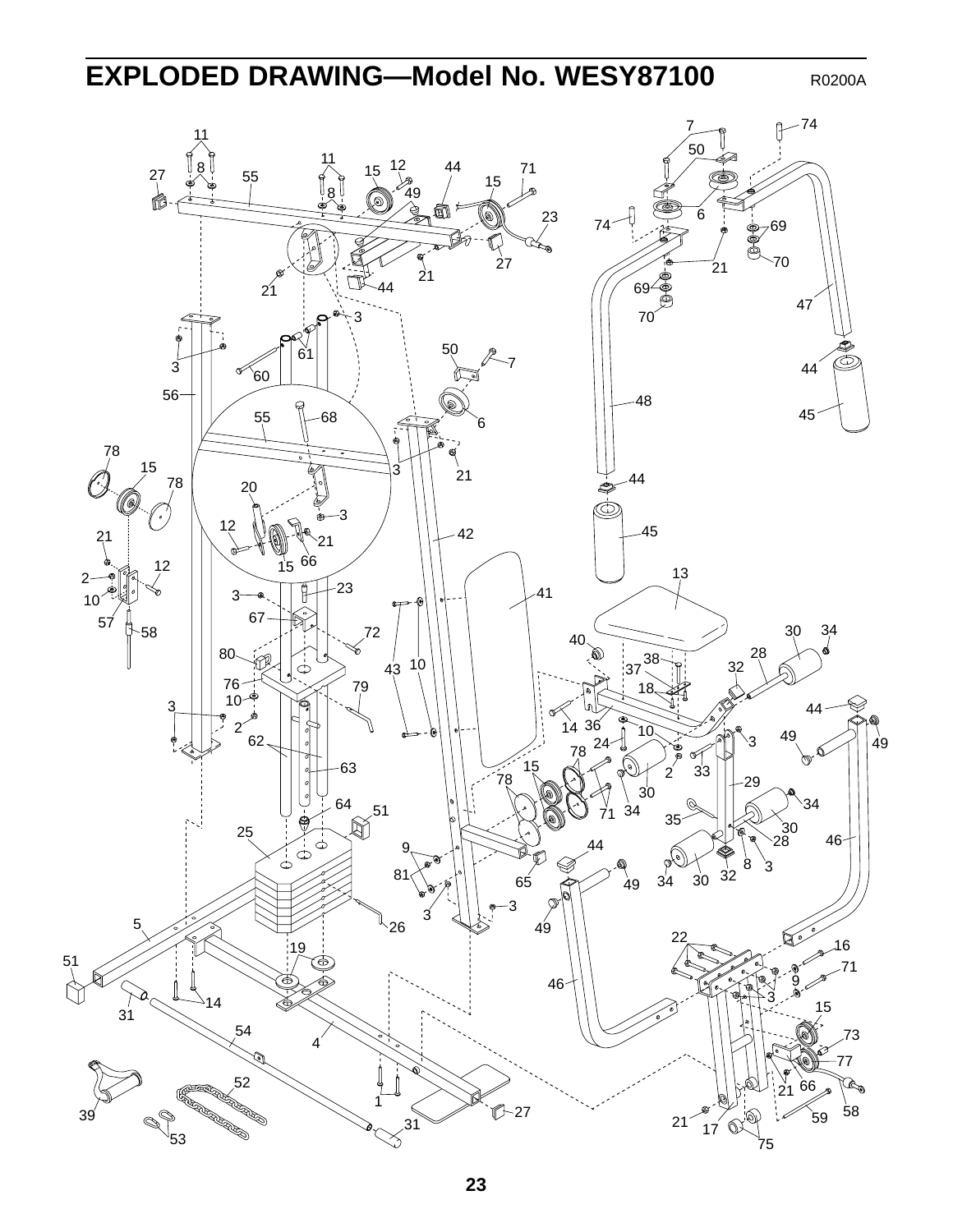## **ORDERING REPLACEMENT PARTS**

To order replacement parts, contact the ICON Fitness Lifestyle Ltd. office, or write:

ICON Fitness Lifestyle Ltd. Greenwich House 223 North Street **Sheepscar** Leeds LS7 2AA West Yorkshire

Tel: Country Code: 0345-089009 Fax: 0113-2411120

When ordering parts, please be prepared to give the following information:

- 1. The MODEL NUMBER OF THE PRODUCT (WESY87100).
- 2. The NAME OF THE PRODUCT (WEIDER® 8510 Home Gym System).
- 3. The SERIAL NUMBER OF THE PRODUCT (see the front cover of this manual).
- 4. The KEY NUMBER and DESCRIPTION of the part(s) (see the PART LIST on page 22 of this manual.)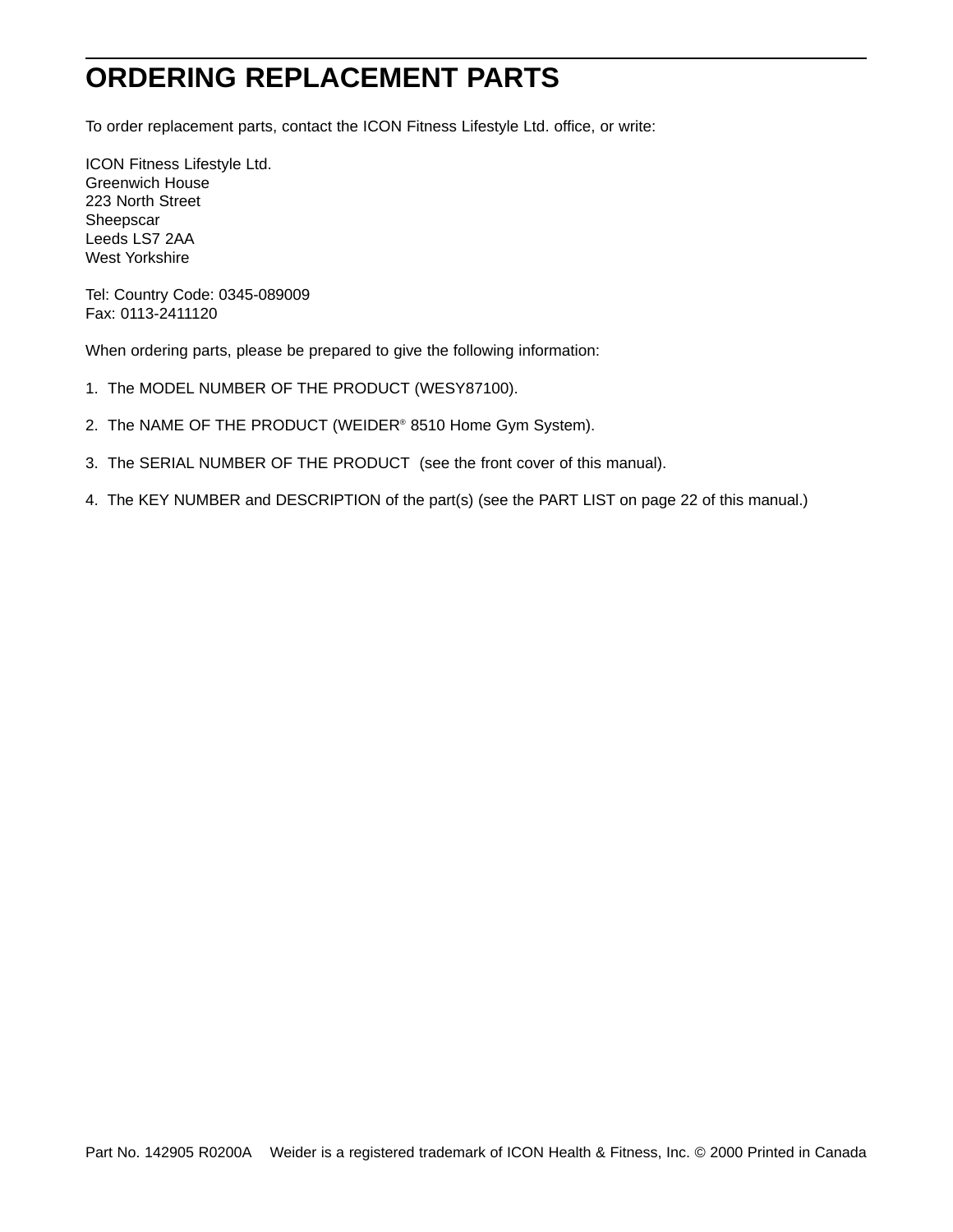# **REMOVE THIS PART IDENTIFICATION CHART FROM THE MANUAL!**

This chart is provided to help you identify the small parts used in assembly. **Important: Some parts may have been pre-assembled for shipping purposes; if you cannot find a part in the parts bags, check to see if it has been pre-assembled.**



**Please Note: The assembly is divided into four stages: 1) frame assembly, 2) press and butterfly arm assembly, 3) cable and pulley assembly, and 4) seat and backrest assembly. The hardware for each stage is packaged separately. Wait until you begin each assembly stage to open that parts bag.**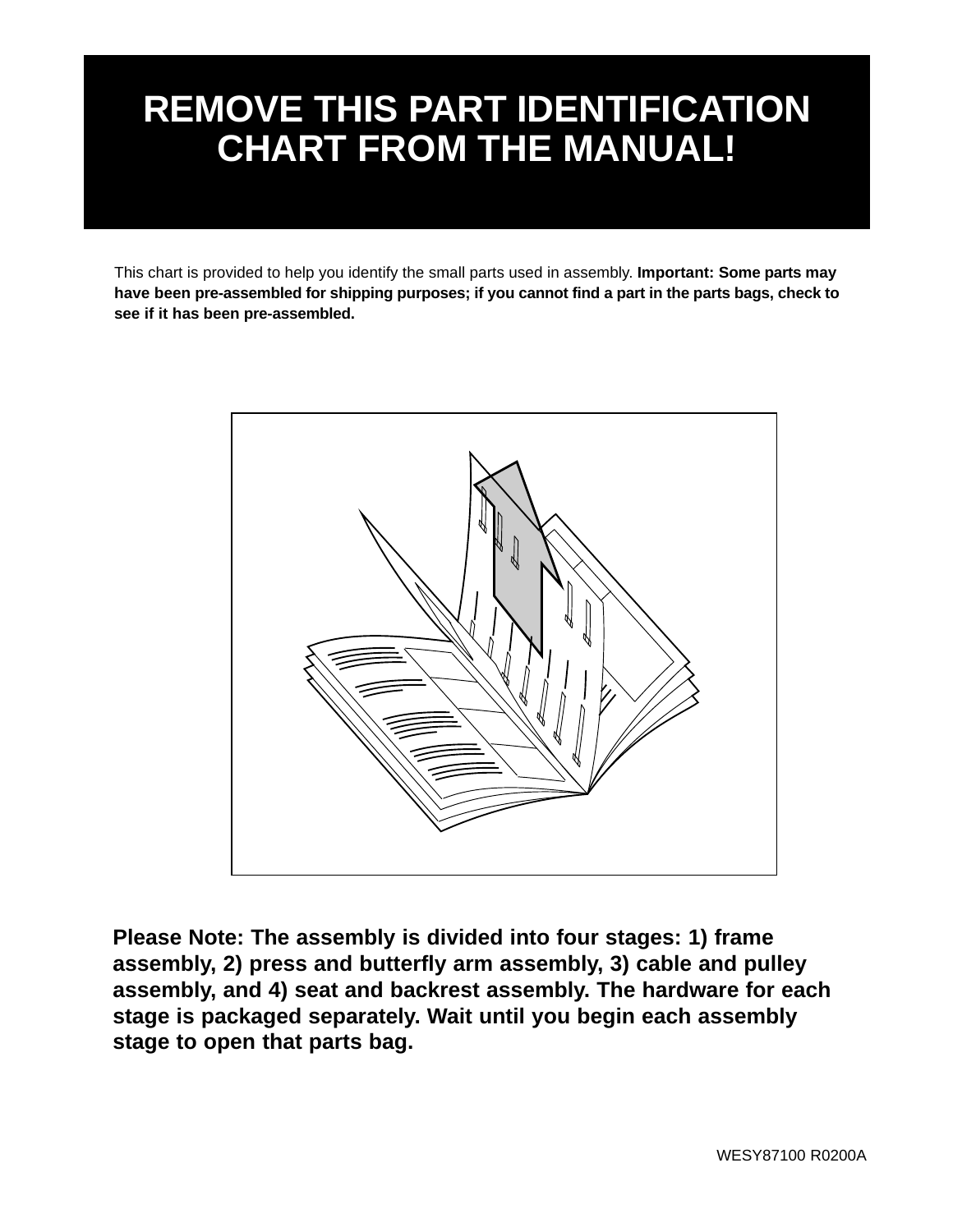5/16" x 6" Bolt (60)–1



5/16" x 2 3/4" Carriage Bolt (14)–3

1/4" x 3/4" Screw (18)-2

3/8" Flat Washer (9)–4

5/16" Flat Washer (8)–5

1/4" Flat Washer (10)–6

3/8" Nylon Locknut (21)–10

3/8" Nylon Jam Nut (81)–2

1/4" Nylon Locknut (2)–3

5/16" Nylon Locknut (3)–17



1/4" x 2" Screw (24)–1

1/4" x 2 1/2" Screw (43)–2





5/16" x 1 3/4" Bolt (72)–1



5/16" x 2 1/2" Bolt (22)–4

5/16" x 2 3/4" Bolt (11)–4





5/16" x 2 1/2" Carriage Bolt (1)–2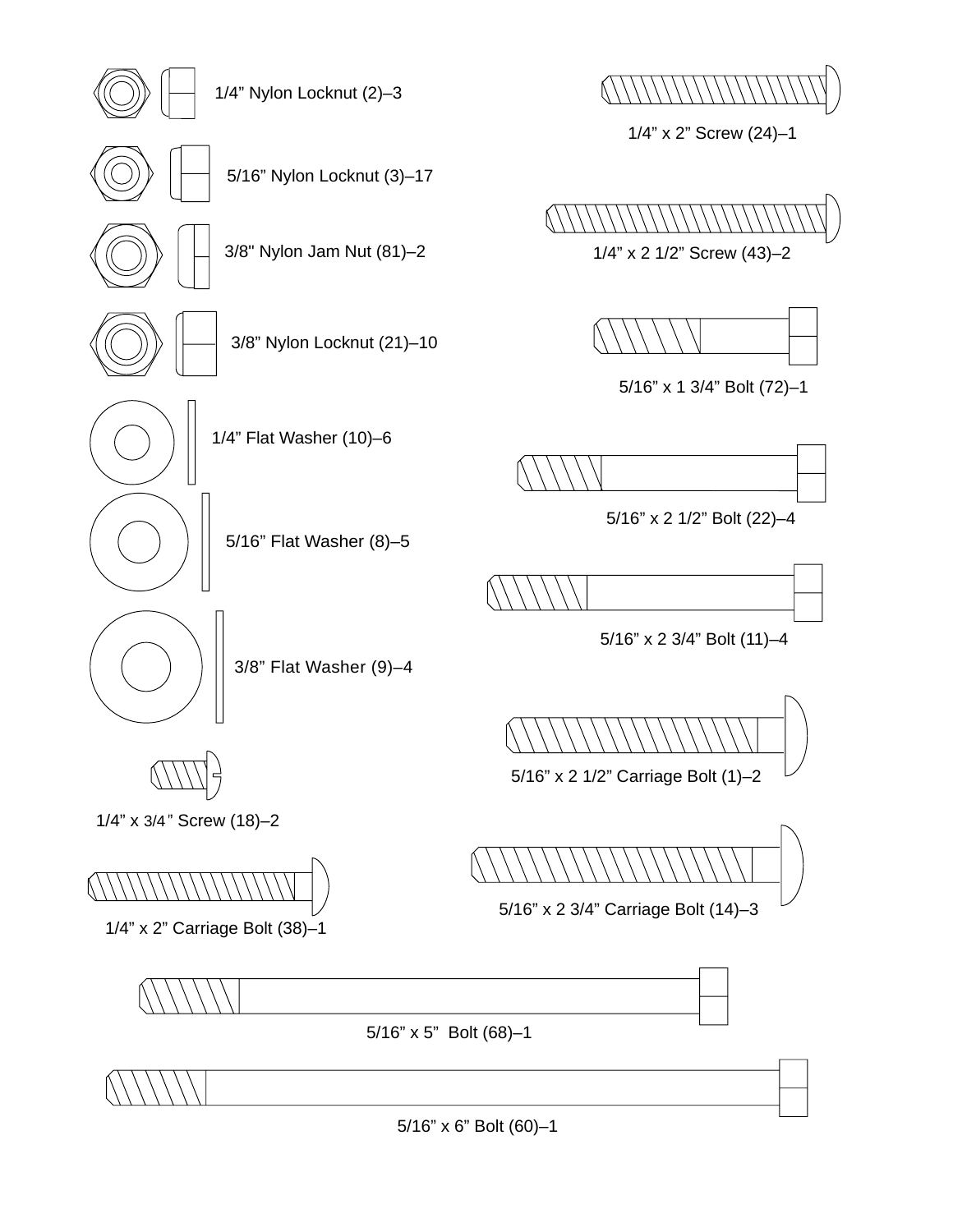3/8" x 3 3/4" Bolt (71)–4